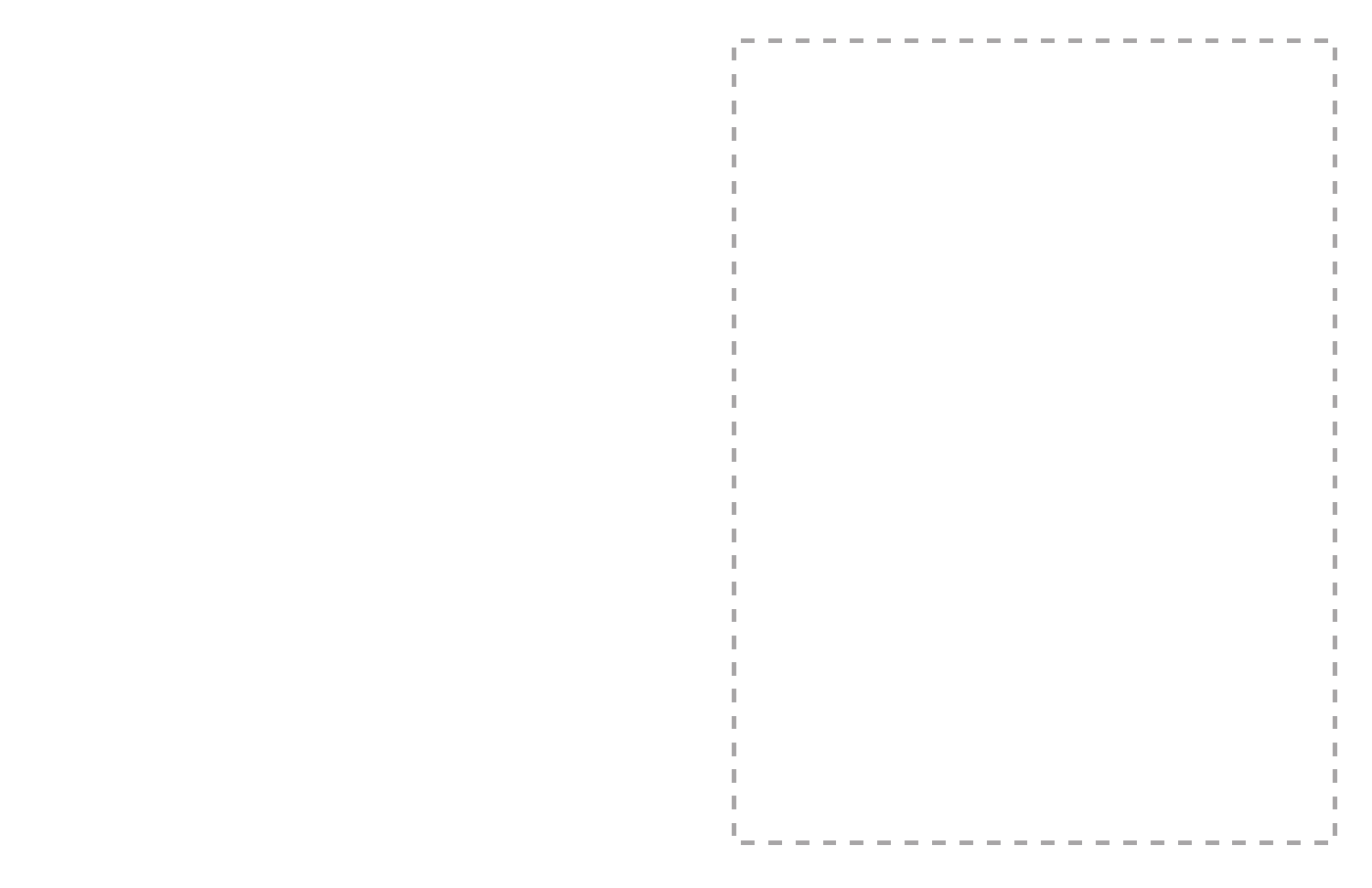|                                                                                                                             |                                                  | <b>OFFICERS</b>                                    |              |                                               |
|-----------------------------------------------------------------------------------------------------------------------------|--------------------------------------------------|----------------------------------------------------|--------------|-----------------------------------------------|
| President                                                                                                                   | Erin B. Galloway, CP, NCCP                       | Sony Ericsson                                      | 919.472.1201 | erin.galloway@sonyericsson.com                |
| First Vice President (Education)                                                                                            | Melissa Stockley Jones, CP, NCCP                 | Smith Anderson, et al.                             | 919.838.2015 | mjones@smithlaw.com                           |
| Second Vice President (Membership)                                                                                          | Brenda Mareski, CP                               | <b>Bank of America</b>                             | 704.846.0177 | bmareski@carolina.rr.com                      |
| Secretary                                                                                                                   | Elizabeth R. Vance, CP, NCCP                     | Wyatt Early Harris Wheeler, LLP                    | 336.884.4444 | evance@wehwlaw.com                            |
| Treasurer                                                                                                                   | Alison E. Foster, NCCP                           | Meineke Car Care Centers, Inc.                     | 704.644.8132 | alison.foster@meineke.com                     |
| Parliamentarian                                                                                                             | April V. Sansom, CP, NCCP                        | Poe, Hoof & Hughes, PLLC                           | 919.602.8420 | avsansom@yahoo.com                            |
| <b>NALA Liaison</b>                                                                                                         | Darlene M. Patz, CP, NCCP                        | McAngus Goudelock & Courie LLC                     | 704.504.3457 | dmp1002@carolina.rr.com                       |
|                                                                                                                             |                                                  | <b>DIRECTORS</b>                                   |              |                                               |
| Chairman                                                                                                                    | Beverly G. King, NCCP                            | Rallings & Tissue, PLLC                            | 704.376.6574 | bking@mrsmt.com                               |
| At Large Director                                                                                                           | Belinda A. Thomas, ACP, NCCP                     | Vernon, Vernon, et al.                             | 336.227.8851 | bat@vernonlaw.com                             |
| Secretary                                                                                                                   | Elizabeth R. Vance, CP, NCCP                     | Wyatt Early Harris Wheeler, LLP                    | 336.884.4444 | evance@wehwlaw.com                            |
| District I Director (Interim)                                                                                               | Morag A. Polaski, CP, NCCP                       | Brumbaugh, Hu & King                               | 910.455.4065 | morag.polaski@gmail.com                       |
| <b>District II Director</b>                                                                                                 | Patricia F. Clapper, ACP, NCCP                   | Levine & Stewart                                   | 919.929.0386 | lglduck@aol.com                               |
| <b>District III Director</b>                                                                                                | Trudy Rutherford, NCCP                           | Barrington & Jones Law Firm                        | 910.485.5171 | emr0128@aol.com                               |
| District IV Director                                                                                                        | Teresa A. Stacey, NCCP                           | Vernon, Vernon, et al.                             | 336.227.8851 | tas@vernonlaw.com                             |
| District V Director                                                                                                         | Alison Reynolds VanDyke, NCCP                    | McGuire Woods, LLP                                 | 704.373.8061 | avandyke@mcguirewoods.com                     |
| <b>District VI Director</b>                                                                                                 | Michele A. Tuttle, CLA, NCCP                     | The Barrett Law Firm                               | 336.793.0816 | michele@barrettfirm.com                       |
| District VII Director                                                                                                       | Elizabeth A. Stallings, CLA, NCCP                | McGuire Wood & Bissette, PA                        | 828.254.8800 | bstallings@mwbavl.com                         |
| District VIII Director (Interim)                                                                                            | Amy D. Moore, CP, NCCP                           | Sallenger & Brown, LLP                             | 252.243.7800 | amoore0712@yahoo.com                          |
| District IX Director                                                                                                        | Beverly G. King, NCCP                            | Rallings & Tissue                                  | 704.376.6574 | bking@mrsmt.com                               |
| Affiliate Director                                                                                                          | JoElla Johnson, NCCP                             | Vernon, Vernon, et al.                             | 336.227.8851 | jej@vernonlaw.com                             |
| <b>Bar Liaison</b>                                                                                                          |                                                  |                                                    |              |                                               |
| Paralegal Educator                                                                                                          | Susan H. McIntyre, JD                            | <b>Carteret Community College</b>                  | 252.222.6230 | shm@carteret.edu                              |
| <b>Attorney Advisors</b>                                                                                                    | Teresa M. Brenner, JD                            | <b>Bank of America</b>                             | 704.386.4238 | teresa.brenner@bankofamerica.com              |
|                                                                                                                             | Wiley P. Wooten, JD                              | Vernon, Vernon, et al.                             | 336.227.8851 | wpw@vernonlaw.com                             |
|                                                                                                                             |                                                  | <b>COMMITTEE CHAIRS</b>                            |              |                                               |
| <b>Associations Network Chair</b>                                                                                           | JoElla Johnson, NCCP                             |                                                    | 336.227.8851 | jej@vernonlaw.com                             |
| <b>Audit Chair</b>                                                                                                          |                                                  | Vernon, Vernon, et al.<br>Knox, Brotherton, et al. | 704.568.2005 |                                               |
|                                                                                                                             | Elizabeth B. Wilson, CLA, NCCP                   |                                                    | 336.227.8851 | e-wilson@carolina.rr.com<br>tam@vernonlaw.com |
| <b>Ethics Chair</b><br>Historian                                                                                            | Therese A. Morin, NCCP<br>Sandra G. Carter, NCCP | Vernon, Vernon, et al.<br>Roberts & Stevens, PA    | 828.258.6991 | scarter@roberts-stevens.com                   |
| Job Bank Chair                                                                                                              | Patricia F. Clapper, ACP, NCCP                   | Levine & Stewart                                   | 919.929.0386 | lglduck@aol.com                               |
| Long-Range Planning Chair                                                                                                   | Belinda A. Thomas, ACP, NCCP                     | Vernon, Vernon, et al.                             | 336.227.8851 | bat@vernonlaw.com                             |
| NC Land Records Task Force Liaison                                                                                          | Teresa L. Bowling, ACP, NCCP                     | Manning Fulton & Skinner, PA                       | 919.787.8880 | bowling@manningfulton.com                     |
| Nominations and Elections Chair                                                                                             | Dennis Embo                                      | City of Raleigh - City Attorney                    | 919.831.6560 | emboparalegal@msn.com                         |
| Pro Bono Chairs                                                                                                             | D. Grace Carter, CLA                             | Syngenta Corporation                               |              |                                               |
|                                                                                                                             |                                                  |                                                    | 919.765.5200 | grace.carter@syngenta.com                     |
|                                                                                                                             | Sharon G. Robertson, ACP                         | NC Prisoner Legal Services, Inc.                   | 828.765.8897 | sharongr@bellsouth.net                        |
| State Bar Certification Liaison                                                                                             | Yolanda N. Smith, ACP, NCCP                      | Tharrington Smith, LLP                             | 919.821.4711 | ysmith@tharringtonsmith.com                   |
| Student/School Relations Chair                                                                                              | Carmi H. Henderson                               | Wachovia Corporation                               | 704.374.7120 | carmi.henderson@wachovia.com                  |
| Survey Chair                                                                                                                |                                                  |                                                    |              |                                               |
| Technology Chair                                                                                                            | Brenda Mareski, CP                               | Bank of America                                    | 704.846.0177 | bmareski@carolina.rr.com                      |
| <b>PUBLIC RELATIONS</b>                                                                                                     |                                                  |                                                    |              |                                               |
| Senior Editor                                                                                                               | Laura C. Braswell, NCCP                          | Little & Little, PLLC                              | 919.856.0006 | laurapcubillos@yahoo.com                      |
| <b>Articles Editor</b>                                                                                                      | Stephanie Elliott-Park, NCCP                     | Gray, Layton, Kersh, Solomon, et al.               | 704.865.4400 | selliott-park@gastonlegal.com                 |
| Advertising Editor/                                                                                                         | Chris Reeves, NCCP                               | Pulley Watson, et al.                              | 919.682.9691 | chris@pwkl.com                                |
| Patron & Sustaining Chair                                                                                                   |                                                  |                                                    |              |                                               |
| <b>EDUCATION</b>                                                                                                            |                                                  |                                                    |              |                                               |
| Annual Seminar Chairs                                                                                                       | Patricia F. Clapper, ACP, NCCP                   | Levine & Stewart                                   | 919.929.0386 | lglduck@aol.com                               |
|                                                                                                                             | Michele Tuttle, CLA, NCCP                        | The Barrett Law Firm                               | 336.793.0816 | michele@barrettfirm.com                       |
| Mid-Year Seminar Chairs                                                                                                     | Nancy Glasgow                                    | Neopatents                                         | 919.664.8222 | nglasgow@neopatents.com                       |
|                                                                                                                             | Blanche S. Berkowitz, NCCP                       | Schell Bray Aycock, et al.                         | 336.370.8815 | bberkowitz@sbaal.com                          |
| CLA Review Course Chair                                                                                                     | Rachel M. Clarke, CLAS, NCCP                     | Poyner & Spruill, LLP                              | 919.783.2822 | rclarke@poyners.com                           |
| Registration Chair                                                                                                          | Kaye H. Summers, CLA, NCCP                       | Pulley, Watson, et al.                             | 919.682.9691 | kaye@pwkl.com                                 |
| <b>Convention Coordinator</b>                                                                                               | Sherry G. Vaughan, CLA, NCCP                     | NC Electric Membership Corp.                       | 919.875.3128 | sherry.vaughan@ncemcs.com                     |
| <b>NCPA COORDINATOR</b>                                                                                                     |                                                  |                                                    |              |                                               |
| <b>NCPA Coordinator</b><br>Mary F. Haggerty, CLA<br>Grubb Properties, Inc.<br>704.405.5158<br>mhaggerty@grubbproperties.com |                                                  |                                                    |              |                                               |
|                                                                                                                             |                                                  |                                                    |              |                                               |

#### **North Carolina Paralegal Association 2006-2007 Contact List**

**1**

#### *North Carolina Paralegal Association, Inc. • Spring 2007*



#### **The NCPA Forum**

Editorial Staff Laura C. Braswell, NCCP Senior Editor

Chris Reeves Advertising Editor/ Patron & Sustaining Chair

Stephanie Elliott-Park, NCCP Articles/Association News Editor

#### **Contact Information:**

The North Carolina Paralegal Association, Inc. Mary F. Haggerty, CLA, Coordinator PO Box 36264, Charlotte, NC 28236-6264 704.535.3363 fax 704.372.9882 www.ncparalegal.org

**Subscriptions e-mail:** laurapcubillos@yahoo.com **Articles e-mail:** selliott-park@gastonlegal.com **Advertising e-mail:** chris@pwkl.com

**Subscriptions:** \$30 for one year (four issues). Address correspondence to NCPA at the Contact address above.

**Submissions:** To submit materials for publication, please send to the Senior Editor at laurapcubillos@yahoo.com.

**Advertising:** For advertising and rate information for the NCPA FORUM, contact the Advertising Editor at chris@pwkl.com.

**Back Issues/Reprints:** Subject to availability, back issues may be purchased for \$5 each. Contact Senior Editor for more information. You must have written permission before reproducing any materials from the NCPA FORUM in any form. Please mail or fax a written request to Senior Editor at the address above. Include your contact information and allow 10 days for processing.

**Contributor's Policy:** Contributions or gifts to NCPA are not deductible as charitable contributions for federal income tax purposes; however, payments may qualify as ordinary and necessary business expenses.

**Publication Notice:** The NCPA FORUM is the official publication of the North Carolina Paralegal Association, Inc., PO Box 36264, Charlotte, NC 28236-6264. Our publication is devoted to informing and educating the paralegal profession.

**Editorial Policy:** Opinions expressed in articles and features herein are those of the author, and do not necessarily reflect the views of NCPA. The Editor strongly encourages the submission of materials for publication. The Editor reserves the right to edit material and accept or reject materials submitted.

#### **Table of Contents**



Send both your old and new address information to:

The North Carolina Paralegal Association, Inc. Mary F. Haggerty, CLA, Coordinator PO Box 36264, Charlotte, NC 28236-6264 704.535.3363 fax 704.372.9882 www.ncparalegal.org

©Copyright 2007 by the North Carolina Paralegal Association, Inc., unless otherwise noted. All rights reserved. The contents of this publication may not be reproduced, in whole or in part, without written consent of NCPA.

| <b>Feature Articles:</b> |  |
|--------------------------|--|
|                          |  |
|                          |  |
|                          |  |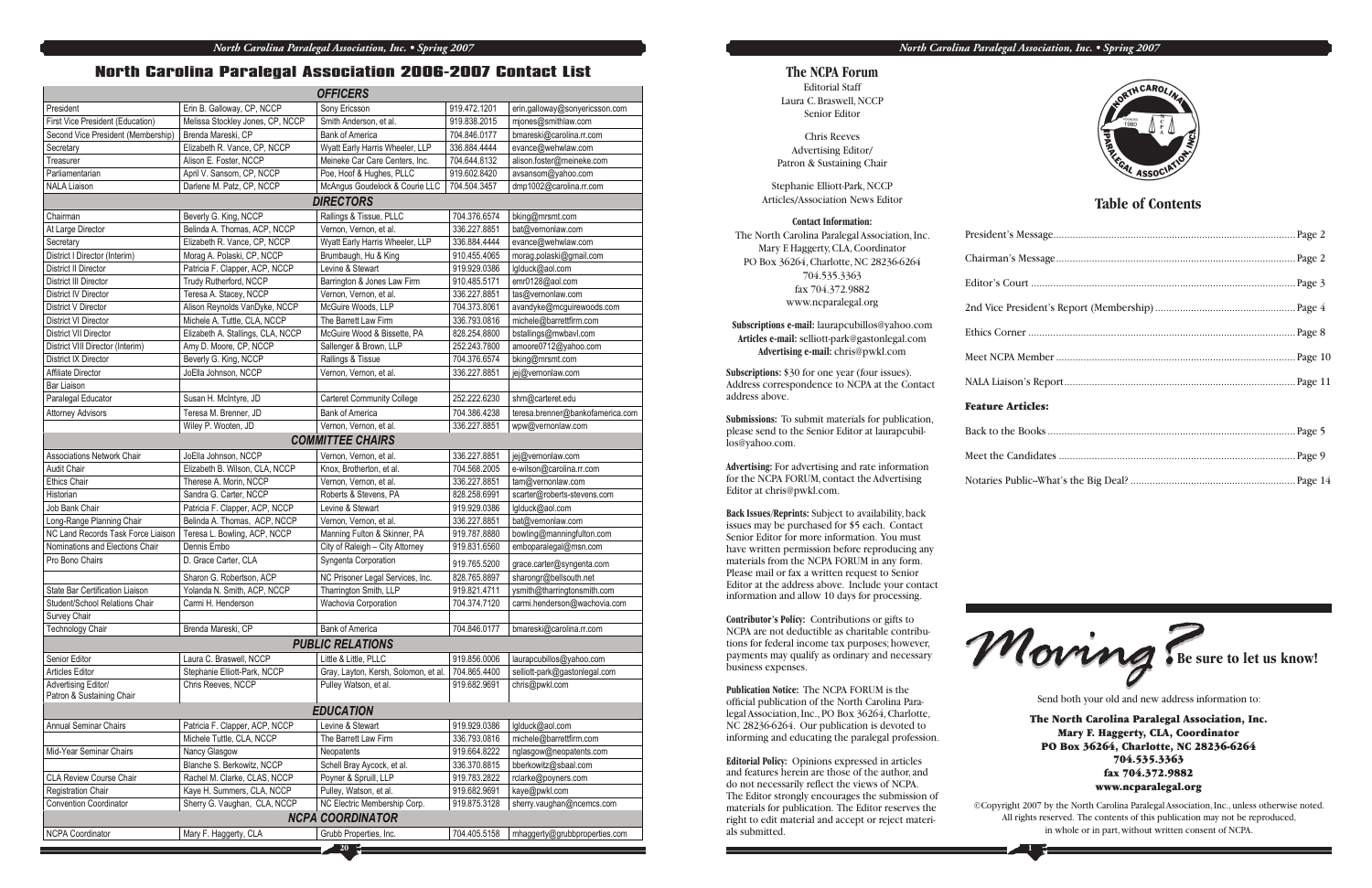#### *North Carolina Paralegal Association, Inc. • Spring 2007*

# *President's Message* **Erin B. Galloway, CP, NCCP**



#### **Beverly G. King, NCCP**



*Chairman's Message* Meet & Greet with tips on stress relief. Therefore, I thought I would share a few tips that I have used for stress relief. I hope that some of the following tips may help you cope with stress.

As I am preparing this message, the Charlotte area is enjoying its first real snowfall of the winter season. It is absolutely beautiful outside – especially since I did not have to get out and try to get to work. I am using this day to catch up on things that I have let fall behind and to just enjoy the pretty view outside.

- 1. Get away You may not think this is possible at times, but even a few minutes away will make a world of difference. You can take a walk around the block. The main objective is to get away from your desk or the situation.
- 2. Breathe This seems easy enough, but sometimes we forget to take deep breaths, close our eyes and relax. It will make a big difference. Even if you are not feeling very stressed, a few good deep breaths will help you at anytime.
- 3. Do something nice for yourself If possible, take some time off and pamper yourself. Get a massage, manicure, pedicure or just sleep in one morning.
- 4. Hot tub This is my favorite way to relieve stress. My boyfriend has a hot tub in the sun room of his house. It does not matter how bad my day was, nothing makes me feel better than a little time in the hot tub. Since a hot tub is not always convenient, a nice bubble bath or even a nice hot shower can have the same effect.

I hope everyone is having a wonderful start to 2007. I am looking forward to seeing many of you at the Annual Meeting in New Bern, and for those of you who are unable to attend you will be missed and hopefully we will see you at a NCPA function soon.

Best wishes to all.

**2**

**Thank You Advertisers!** 

Your generous support helps make it possible to bring the **NCPA FORUM** to our members.



# 4NCrecords.com







Please begin my subscription to the NCPA FORUM today. My check  $\#$  \_\_\_\_\_\_\_\_\_ for \$30 is enclosed.

In August 2006, my firm, Mitchell, Rallings & Tissue, PLLC split after four months of slamming doors, screaming and secret meetings. I was not sure how those of us left (four attorneys and three support staff) at the new firm of Rallings & Tissue, PLLC were going to make it. However, we are doing really well. We get along much better then ever imagined and we have high hopes and big dreams for the future. Those four months in 2006 were very stressful for everyone. We were all looking for stress relievers during that period, which seems to be a big topic these days. I was reading NALA's latest *Facts & Findings* and ran across an article on stress. Beth Stallings had a

The birds are all over the bird feeders, the baby cement deer are covered in snow and the little pond is frozen.

 There is not a lot of new stuff going on in my world right now. After a rough 2006, things are moving on rather smoothly. 2007 has been uneventful thus far – knock on wood.

As the saying goes, "Time Flies." Another year has sprung upon us. As I write this, it's nearing the end of January and the end of my second term as President is almost here. Some days it seems like it's been an eternity, while others it seems as if I've just begun. I want to thank the Board, Executive

Committee and each of you for the support you have given me in these last two years. Serving as your President has been a rewarding experience and a time of great personal and professional growth. As I assume my new role as Immediate Past President/Director At Large, I will be here to lend a helping hand and provide any helpful hints and support that I may for our new President just as Belinda Thomas did for me when I assumed this role.

**I will now leave you with a Recipe for a Happy New Year by an unknown author.**

Take twelve fine, full-grown months; see that these are



Into each day put equal parts of faith, patience, courage, work (some people omit this ingredient and so spoil the flavor of the rest), hope, fidelity, liberality, kindness, rest (leaving this out is like leaving the oil out of the salad dressing—don't do it), prayer, meditation, and one well-selected resolution. Put in about one teaspoonful of good spirits, a dash of fun, a pinch of folly, a sprinkling of play, and a heaping cupful of good humor.

*See you at NCPA's Annual Seminar and Meeting in March!*  u



*North Carolina Paralegal Association, Inc. • Spring 2007*



#### **NCPA FORUM - SUBSCRIPTION ORDER**

**Annual Subscription - 4 issues / \$30.00**

Please allow 30-60 days for delivery of your first issue.



Name: \_\_\_\_\_\_\_\_\_\_\_\_\_\_\_\_\_\_\_\_\_\_\_\_\_\_\_\_\_\_\_\_\_\_\_\_\_\_\_\_\_\_\_\_\_\_\_\_\_\_\_\_\_\_\_\_\_\_\_\_\_\_\_\_\_\_\_\_\_\_\_\_\_\_\_\_\_\_\_\_\_\_\_\_\_\_\_\_\_\_\_\_\_\_\_

Address: \_\_\_\_\_\_\_\_\_\_\_\_\_\_\_\_\_\_\_\_\_\_\_\_\_\_\_\_\_\_\_\_\_\_\_\_\_\_\_\_\_\_\_\_\_\_\_\_\_\_\_\_\_\_\_\_\_\_\_\_\_\_\_\_\_\_\_\_\_\_\_\_\_\_\_\_\_\_\_\_\_\_\_\_\_\_\_\_\_\_\_\_\_

City/State/Zip:

Would you like to receive: Yes No

NCPA Membership Information?

Certified Legal Assistant Program Information

Contributions or gifts to NCPA are not deductible as charitable contributions for federal income tax purposes, however payments may qualify or ordinary and necessary business expenses.

#### **Mail To: NCPA, P.O. Box 36264, Charlotte, NC 28236-6264**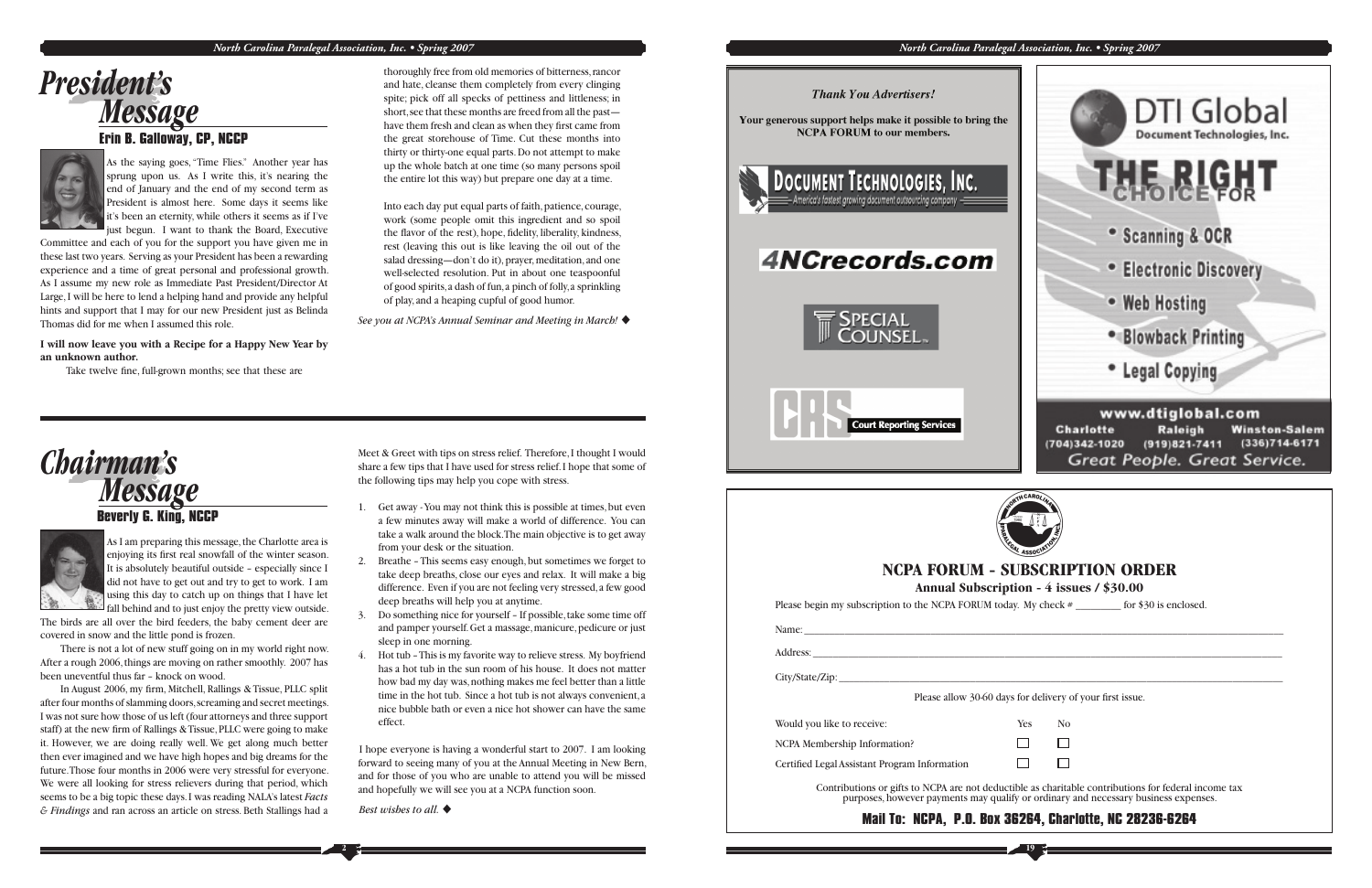#### *North Carolina Paralegal Association, Inc. • Spring 2007*



March 22-24, 2007

NCPA's 27th Annual Meeting and Seminar

in New Bern, NC

March 23-24, 2007

CLA/CP Exam

March 24, 2007

CLA/CP Breakfast

May 15, 2007

Deadline for submitting application to

take July CLA/CP Exam

July 20-21, 2007

CLA/CP Exam

September 20-22, 2007 NCPA's Mid-Year Seminar in Boone, NC

October 1, 2007

*CLA/CP Breakfast*<br>
Saturday, March 24, 2007 8:00 a.m. to 9:00 a.m.

Deadline for submitting application



to take July CLA/CP Exam

November 30 -

December 1, 2007 CLA/CP Exam

March 27-30, 2008 NCPA's 28th Annual Meeting and Seminar in Concord, NC

# 2007 Annual Meeting and Seminar

presented by the *North Carolina Paralegal Association, Inc.*

## **Attention all NALA CLAs, CPs and ACPs. . .**

Make plans to attend the

#### Tita A. Brewster, ACP 2006-2007 NALA President

Cost is \$20 and includes a breakfast buffet.

 Register on your seminar registration form or call Darlene M. Patz, CP at (704) 504-3457 or email dmp1002@carolina.rr.com













**3**

*North Carolina Paralegal Association, Inc. • Spring 2007*



#### **Laura C. Braswell, NCCP**



# *Editor's Court*

# **Calling All Members!**

"People who ask our advice almost never take it. Yet we should never refuse to give it, upon request, for it often helps us to see our own way more clearly." --*Brendan Francis*

**Please consider contributing to the next edition of the** *NCPA Forum***. Not only do we want our association's publication to be informative and innovative for each and every member, we also want it to include helpful hints and sound advice from our main resources, our members. We are looking for all types of articles that relate to the paralegal community. Anything of interest to you will most likely be of interest to other paralegals across the state. Let your voice be heard in the** *NCPA Forum***. Please submit all articles in Word format to selliott-park@gastonlegal.com. You may also e-mail your comments, suggestions and possible article contributors to us as well.**

 May each of you enjoy reading this issue of the *NCPA FORUM*. As always, we look forward to receiving article submissions and suggestions from all of our members.  $\blacklozenge$ 



 I hope everyone is welcoming the new year with a positive attitude. While waiting in the lobby of a doctor's office, I recently read an article about Seasonal Affective Disorder. The shorter days of winter can cause some of us to experience lack of energy, an increased need for sleep, weight gain,

and depression. The article suggested a few tips, such as spending time outdoors, sitting near windows and adding more lamps, for improving our mood during the cold winter months. It is extremely important to take care of our health, mentally and physically. Having a healthy mind and body will help us become better employees, spouses, parents, and members of society. In this issue, Chairman of the Board, Beverly G. King, NCCP, shares a few tips to help combat stress.

 Also in this issue, we revisit Chapter 10B of the North Carolina General Statutes in an article entitled *Notaries Public – What's the Big Deal.* For those members planning on obtaining a national paralegal designation, the article *Back to the Books* provides some excellent guidelines for preparing and taking the CLA/CP and RP exams.

 Ethics Chair, Therese A. Morin, NCCP, helps answer a NCPA member's question regarding billing a paralegal's time as attorney time. NALA Liaison, Darlene M. Patz, CP, NCCP, provides information on the NALA Campus LIVE! program and congratulates NCPA members that have recently passed the CLA/CP exam. Make sure to read up on the two NCPA members featured in this issue, Barbara A. Booker, CLA, NCCP and Roxanne Crouch.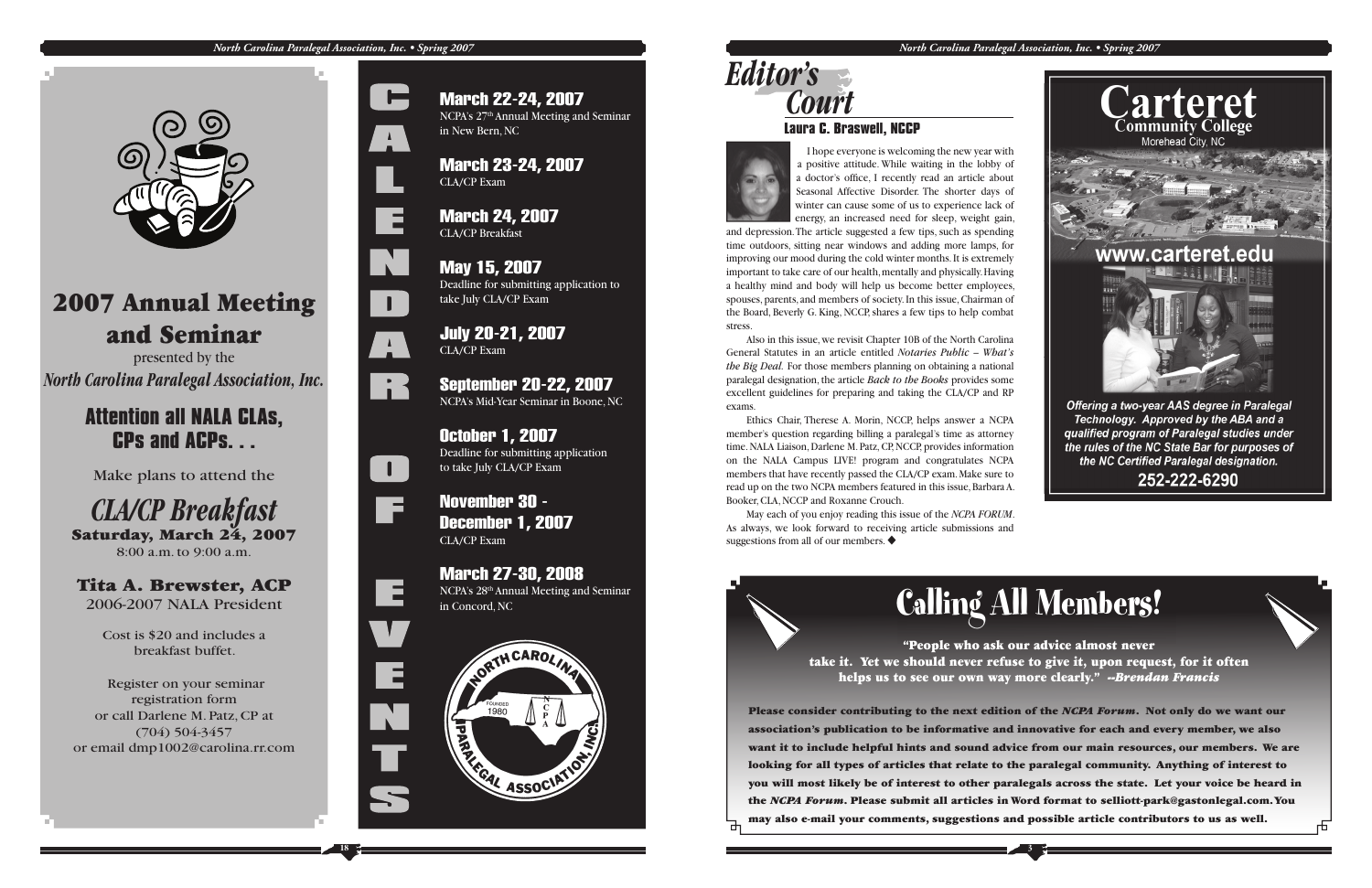# *2nd Vice President's Report Membership*  **Brenda Mareski, CP**

The current membership breakdown as of February 1, 2007 is as follows:

| General members:             | 396 |
|------------------------------|-----|
| Associate members:           | 55  |
| Student members:             | 90  |
| Sustaining members:          |     |
| Affiliate members:           |     |
| Educational Program members: |     |
| Total                        |     |

We are also pleased to welcome our newest Sustaining Member, **4NCRecords.com.** Please remember that our Sustaining members make possible many of the benefits that NCPA provides to our individual members. Whenever possible, please patronize or refer others to our Sustaining members – we appreciate their support! We are also proud to recognize our **Affiliate members,** Alamance County Paralegal Association, Cumberland County Paralegal Association, Guilford Paralegal Association, and Research Triangle Paralegal Association; as well as our **Educational Program Members,** Caldwell Community College and Technical Institute and Guilford Technical Community College.

NCPA sends a warm welcome to our newest (G)eneral, (A)ssociate, and (S)tudent members joining from November 1, 2006 – January 31, 2007:

Renew online at www.ncparalegal.org, or visit the renewal page and print out a hard copy of the renewal form if you need a paper copy to get a check printed. Renew now – and don't miss out on any of the great benefits of being an NCPA member.

Brenda Mareski, CP Second Vice President, Membership 704.387.7605 bmareski@carolina.rr.com ♦

Patricia Alemparte Glass, Wake Forest, NC (G) Taiesha L. Ballentine, Greensboro, NC (G) Debra K. Cranford, Durham, NC (G) Roberta P. Glover, Durham, NC (S) R. Eugene Granger, Chapel Hill, NC (S) Jaclyn R. Hall, Dobson, NC (S) Shelia Tevepaugh Hamby, Boomer, NC (S) Heather R. Hobgood, Charlotte, NC (A) Kathy A. Ippolito, Cary, NC (S) Vicki C. Knights, Raleigh, NC (S) Diane N. Morgan, NCCP, Rocky Point, NC (G) Michele L. Mullis, Yadkinville, NC (S) Ujeana A. Pearson, NCCP, Raleigh, NC (G) Lou Ann Phelps, Durham, NC (G) Kathleen S. Ramsey, Matthews, NC (G) Daniele M. Richardson, Yadkinville, NC (S) Tara N. Snow, Mount Airy, NC (S) Donna Hicks Spencer, NCCP, Conover, NC (G) Carolyn W. Stroud, Washington, NC (S) Franciska Walter, Durham, NC (G) Simone C. Walton-Cato, Charlotte, NC (G)



အိ

- N.C. 215 (1987), and Matter of Hess, 104 N.C. App. 75 (1991).
- 9. See Sections 18-22, Session Law 2006-59.
- 10. See N.C.G.S. A7 10B-2, which give six underlying purposes, including:
- (1) To promote, serve, and protect the public interests.
- (2) To simplify, clarify, and modernize the law governing notaries.
- (3) To prevent fraud and forgery.
- (4) To foster ethical conduct among notaries.
- (5) To enhance interstate recognition of notarial acts.
- (6) To integrate procedures for traditional paper and electronic notarial acts.
- 11. See N.C.G.S. A7 10B-37(f).
- 12. See N.C.G.S. A7 10B-3.
- 13. See N.C.G.S. A7 10B-5(b).
- 14. See N.C.G.S. A7 10B-5(d)
- 15. See N.C.G.S. A7 10B-8(a)
- have been continuously commissioned since July 10, 1991, who have never been disciplined as a notary.
- 17. See N.C.G.S. A7 10B-31.
- 18. See N.C.G.S. A7 10B-20(d) & (e).
- 19. See N.C.G.S. A7 10B-35 as amended by S.L. 2006-59.
- 20. See N.C.G.S. A7 10B-20(c) as amended by S.L. 2006-59.
- 21. See N.C.G.S. A7 10B-40, 41, 42, 42.1 & 43 as amended by S.L. 2006-59.
- 22. See N.C.G.S. A7 10B-50 through 55.
- 23. See N.C.G.S. A7 10B-60.
- 24. See N.C.G.S. A7 10B-99(a) as enacted by S.L. 2006-59.
- 25. See N.C.G.S. A7 10B-99(b) as enacted by S.L. 2006-59.
- 26. See Sec. 19 of S.L. 2006-59.
- 27. See Sec. 20 of S.L. 2006-59.
- 28. See Sec. 21 of S.L. 2006-59.
- 29. See Sec. 22 of S.L. 2006-59.
- 
- N.C.G.S.A7 10B-3(14) for oaths, N.C.G.S.A7 10B-3(28) for verifications or proofs.
- 31. See Section 18 of S.L. 2006-59.
- 32. See Section 18 of S.L. 2006-59, G.S. A7 10B-40(b), (c), (c1) and (d).
- 33. Id.
- 34. The public comment period on the proposed rules for Chapter 10B ends October 31, 2006.
- proposed form for both regular and electronic notaries.
- 36. See N.C.G.S. A7 10B-116.
- 37. See N.C.G.S. A7 10B-105.
- 38. See N.C.G.S. A7 10B-107.
- 39. See N.C.G.S. A7 10B-106 and 108.
- 40. See N.C.G.S. A7 10B-106(b).
- 41. See N.C.G.S.A7 10B-126(d).  $\blacklozenge$

|  | The<br>The            |
|--|-----------------------|
|  | Insti<br>$\bullet$ Ap |
|  | $\bullet$ Ele         |
|  | $\cdot$ H             |
|  |                       |



Have you renewed your NCPA membership yet? The membership year ended on January 31, 2007 – members who have not renewed by February 28, 2007 will have their membership rights suspended and will need to reapply for membership.

Remember that NCPA members pay a greatly reduced registration

fee for the NCPA Annual Meeting and Seminar in March – and the seminar provides a full year's worth of Continuing Legal Education toward maintenance of the NC Certified Paralegal credential! Visit our website's link to the Annual Meeting and Seminar for more information.

Feel free to contact me at any time if you have questions about membership in NCPA.

If you have not already done so, please add the following email addresses to your "approved" senders list: info@ncparalegal.org

password@memberclicks.com

#### *North Carolina Paralegal Association, Inc. • Spring 2007*

and approving the Freeman holding include Lawson v. Lawson, 321 N.C. 274 (1987), Contract Steel Sales, Inc. v. Freedom Const. Co., 321

16. See N.C.G.S. A7 10B-11(b)(3) as amended by S.L. 2006-59, providing that the testing requirement does not apply to notaries who

30. See Section 1 of S.L. 2006-59 as follows: N.C.G.S.A7 10B-3(1) for acknowledgements, N.C.G.S.A7 10B-3(2) for affirmations,



35. Go to http://www.oah.state.nc.us/rules/register/ register.html and click on Issue 5 of Volume 21 for the full text of the rules in their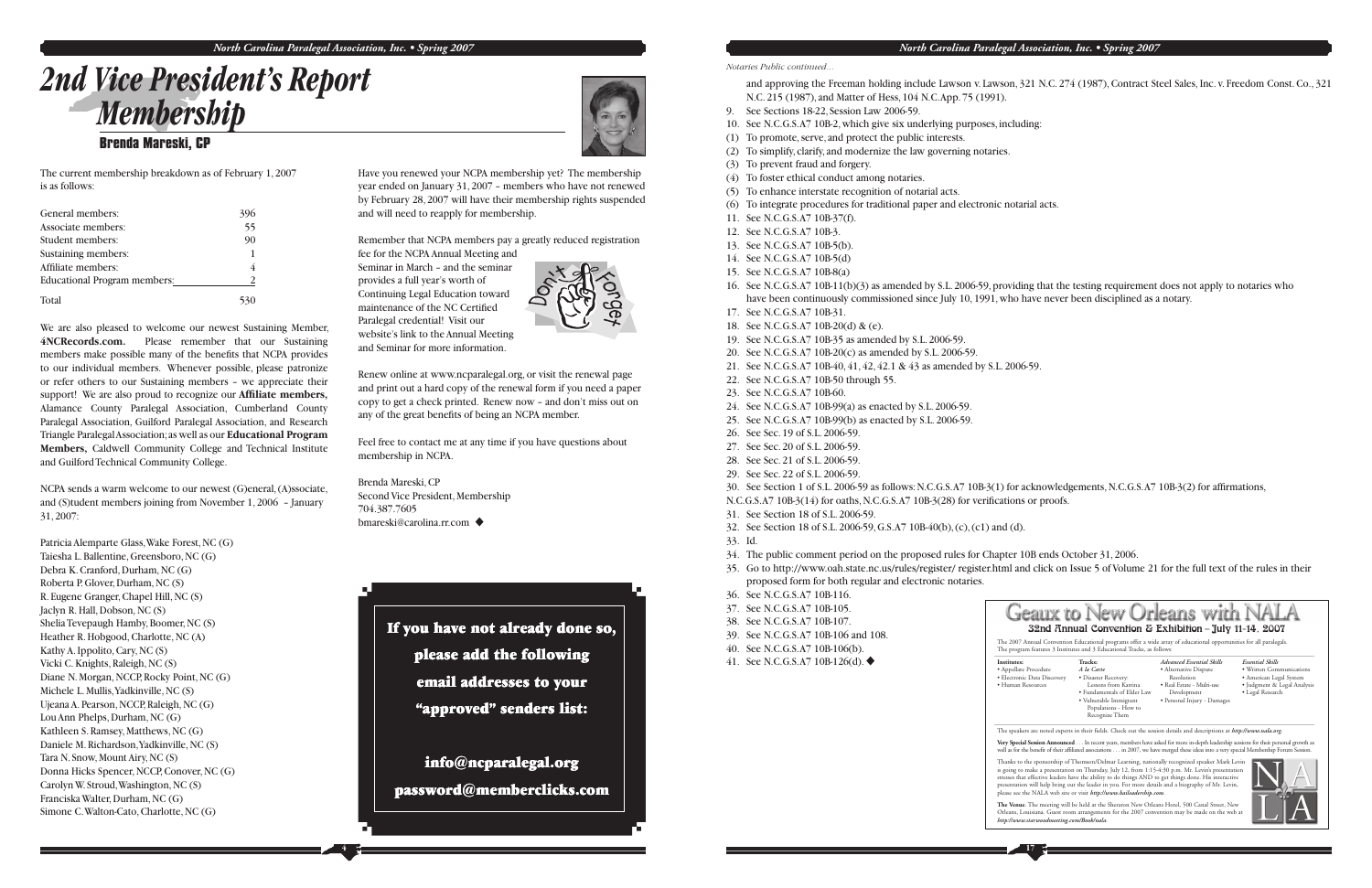#### *North Carolina Paralegal Association, Inc. • Spring 2007*

#### *Notaries Public continued...*

*continued on next page...*

North Carolina. The Department is currently engaged in the rule-making process<sup>34</sup> to enable e-notarization to move forward in this state. Once the rules become effective<sup>35</sup> (January 1, 2007, is the proposed effective date), North Carolina will be the first state in the nation to have enabled a method for a variety of e-notary solutions to be approved and deployed. Because this law has been approached in terms of the standards that should govern the technology, the standards themselves are technology neutral. The added benefit is that we are setting the baseline for what is required without prescribing any specific technologies, as other states have chosen to do; therefore, future developments and improvements in technology may be enabled without further rule-making or legislative action.

You may be asking yourself what is meant by "electronic notary"—does this change a notary's duties? Is personal appearance required in the e-notary world? The short answers are: no, the duties of a notary are the same, regardless if they are working on paper with their seal in hand or on a computer and accessing their electronic seal and signature; and yes, personal appearance<sup>36</sup> and all of the other bases for a notary acting in their official capacity are still required when an e-notary performs an official electronic notary act.

First, the basics: only already-commissioned notaries are eligible to become e-notaries;<sup>37</sup> they must also complete three additional hours of training in notarial laws, procedures, technology, and ethics and pass a test on these topics<sup>38</sup> before they are authorized to perform electronic notarizations. There are additional registration requirements along with a \$50.00 registration fee;<sup>39</sup> the term of registration coincides with the regular notary commission.<sup>40</sup>

Haley Haynes currently serves as deputy secretary of state. She oversees several major divisions of the Secretary of State's Office, *including its corporations, trademarks, notary public, and Uniform Commercial Code sections. Haynes served as the department's general counsel since 2002 before being promoted to deputy secretary in June 2004. Haynes worked as a private attorney in Asheville prior to joining the department. She is also a former public defender in both Asheville and Fayetteville.*

Next, the concept: electronic notaries will be using new tools (i.e. their electronic seal and signature) to perform their duties in an electronic setting. The Department is responsible for adopting rules to "insure the integrity, security, and authenticity of electronic notarizations."41 The Department has proposed rules that set standards by which technologies are to be measured. If an e-notary solution measures up to the standards set by the rules, then that solution becomes an authorized method of performing e-notarizations. This allows notaries who wish to become e-notaries to do so easily and without having to learn the ins and outs of different technologies in order to know which method to choose. Instead, e-notaries will be able to choose from the list of approved vendors who have been found to have met the rules' standards in order to move into the electronic arena.

#### **A Final Word**

Secretary Marshall believes in giving the public prompt and useful service, and everyone in the Department strives to meet that goal every day. If you have questions about this article or other matters relating to notaries, please feel free to contact me directly at (919)807-2005 or by e-mail: hmontgomery@sosnc.com. Director Gayle Holder, former Harnett County Register of Deeds, is also available for your questions. You may reach her at (919)807-2288 or at gholder@sosnc.com. Further detailed information about the e-notary program development can be obtained from Ozie Stallworth, E-Notary Analyst/Director, at (919)807-2295 or ostallworth@sosnc.com.

Professional certification lends credibility to any profession, and the paralegal profession is no exception. Although paralegal certification is voluntary, an exam is often part of the certification process. Nationally, Nals … the association for legal professionals has offered various exams in the legal field since 1960, adding one specifically for paralegals, the Professional Paralegal exam, in 2004. On a local level, several states have their own paralegal certification exams, including California, Texas, Ohio, Louisiana, North Carolina and Florida.

#### **Endnotes**

The "granddaddy" of voluntary certification examinations for paralegals is the CLA program offered by NALA. The examination has recently added a second designation, Certified Paralegal, for those who prefer the paralegal title. As of June 1, 2005, 12,883 paralegals had earned the CLA/CP designation. There is a 45 percent to 50 percent pass rate.

To earn the CLA/CP designation, paralegals must take a comprehensive two-day examination on federal law and procedure, consisting of the following five sections:

branches of government, sources of law, the appellate process, and sources and classifications of law.

- 1. Section 6.2, Session Law 2004-161.
- 2. Id.
- 3. Secretary of State Elaine F. Marshall is presently serving her 3rd consecutive term as secretary of state, having first been elected in 1996 and re-elected in 2000 and 2004.
- 4. Represented on the Advisory Council were the following organizations: NC State Bar, NC Property Mappers Association, NC Land Title Association, NC Association of the Register of Deeds, NC Association of Assessing Officers, NC Association of County Commissioners, NC Bar Association, NC Notary Association, NC Society of Surveyors, NC Department of Cultural Resources, NC Department of Transportation.
- 5. See Secretary of State Directive 2-04, The Secretary of State's Advisory Council on the Uniform Real Property Electronic Recordation Act
- 6. See Report to the North Carolina Secretary of State on North Carolina Electronic Recordation and Notarization by the Secretary of State's Advisory Council on the Uniform Real Property Electronic Recordation Act, February 10, 2005.
- 5. See Report on Modernization and Simplification of Notary Public Laws and E-Notarization, March 16, 2005.
- 8. See Freeman v. Morrison, 214 N.C. 240 (1938), in which the NC Supreme Court established a "substantial compliance" standard for evaluating whether an acknowledgment complies with statutory requirements. In that case, the Court reasoned that, absent evidence to the contrary, a "presumption of regularity" applied to the acts of public officers, particularly judicial acts, and then cited a case stating that taking an acknowledgement qualified as a judicial or quasi-judicial act. The Court then cited several secondary authorities supporting its holding, including this quotation from American Jurisprudence, "Probably in all jurisdictions the courts strongly advocate a liberal interpretation of the statutes, in order that acknowledgements may be upheld wherever there has been a substantial compliance with the law and no suspicion of fraud or unfairness attaches to the transaction." As of the writing of this article, Freeman has not been overruled. Cases citing

One of the most difficult sections is the judgment and analytical ability portion, which requires you to write (not type) a research memo.

# *Back to the Books: Tips to Take and Pass the Two Most Popular Paralegal Exams.*

#### **By Stacey Hunt, CLA, CAS and Ann Price, RP**

*As seen in the January/February 2007 issue of Legal Assistant Today. Copyright 2007 James Publishing, Inc. Reprinted courtesy of Legal Assistant Today magazine. For subscription information call (800) 394-2626, or visit www.legalassistanttoday.com.*

According to the Legal Assistant Today 2006 Salary Survey, the two most widely taken exams are also the two oldest: the National Association of Legal Assistants' Certified Legal Assistant exam, created in 1976, and the National Federation of Paralegal Associations' Paralegal Advanced Competency Exam, created in 1994. What are these exams all about and how can you prepare for them? In this article, two veteran paralegals give you all the background information, requirements and study tips you need to hit the books and get started on your next professional journey.

The CLA Exam: 30 Years and Still Going Strong By Stacey Hunt, CLA, CAS

#### DESIGN OF THE EXAMINATION

- Communications, which covers grammar, composition, writing, vocabulary, professional and social contacts with clients, attorneys and co-workers, and skills for interviewing clients and witnesses.
- Ethics, which covers confidentiality, unauthorized practice of law, conflict of interest, advertising, identifying oneself as a nonlawyer to the public, professional integrity, attorney codes and discipline.
- Legal Research, which covers sources of law, primary and secondary authority, citing, Shepardizing, citation rules and research problems.
- Judgment and Analytical Ability, which covers analyzing facts and evidence, reading comprehension, data interpretation and logical reasoning. Examinees also must write a research memo.
- Substantive Law, which is a general section that covers the American court system, including structure and jurisdiction,

 Examinees then are tested on four subsections of their choice from the following areas of law: administrative, bankruptcy, business organization, civil litigation, contracts, criminal law and procedure, estate planning and probate, family law or real estate. To be eligible to take the CLA/CP examination, a legal assistant

must meet one of the following requirements:

- Graduate from an American Bar Association-approved legal assistant program, associate degree program or a postbaccalaureate certificate program in legal assistant studies; or graduate from a bachelor's degree program in legal assistant studies or from a legal assistant program that consists of a minimum of 60 semester hours, of which at least 15 semester hours are substantive legal courses.
- Earn a bachelor's degree in any field, plus have one year of experience as a legal assistant. Successful completion of at least 15 semester hours of substantive legal assistant courses will be considered equivalent to one year of experience as a legal assistant.
- Obtain a high school diploma or equivalent plus seven years of experience as a legal assistant under the supervision of a member of the bar, plus evidence of a minimum of 20 hours of continuing legal education credit to have been completed within a two-year period prior to the examination date.

The CLA/CP examination is offered in locations around the country three times a year, in March or April, July and December.

NALA has a two-day testing schedule, always starting on Friday, and you should know it ahead of time so you can be mentally prepared. On Friday from 9:30 a.m. to 11 a.m. you will be tested on communications. After a 90-minute lunch break, the judgment and analytical ability portion of the test will be given from 12:30 p.m. to 3 p.m. That evening you will have a chance to review for Saturday's sections: ethics from 9:30 a.m. to 10:30 a.m. and legal research from 11 a.m. to 12:30 p.m. After a lunch break on Saturday, you will sit for the final section, substantive law, from 1:45 p.m. to 3:45 p.m.

#### STUDYING FOR THE EXAMINATION

There are many ways to study for the CLA/CP examination. If you like to study independently, NALA has published three guides through Thomson Delmar Learning/West Legal Studies to help paralegals prepare for the examination. The first, the CLA Review Manual, is practically a must-read if you want to pass the examination. Each chapter covers a different section of the examination with sample questions and practice tests.

The second guide, the NALA Manual for Paralegals and Legal Assistants, covers general skills on which you will be tested during the examination, including the American legal system, research, ethics, judgment and analytical ability, interview techniques and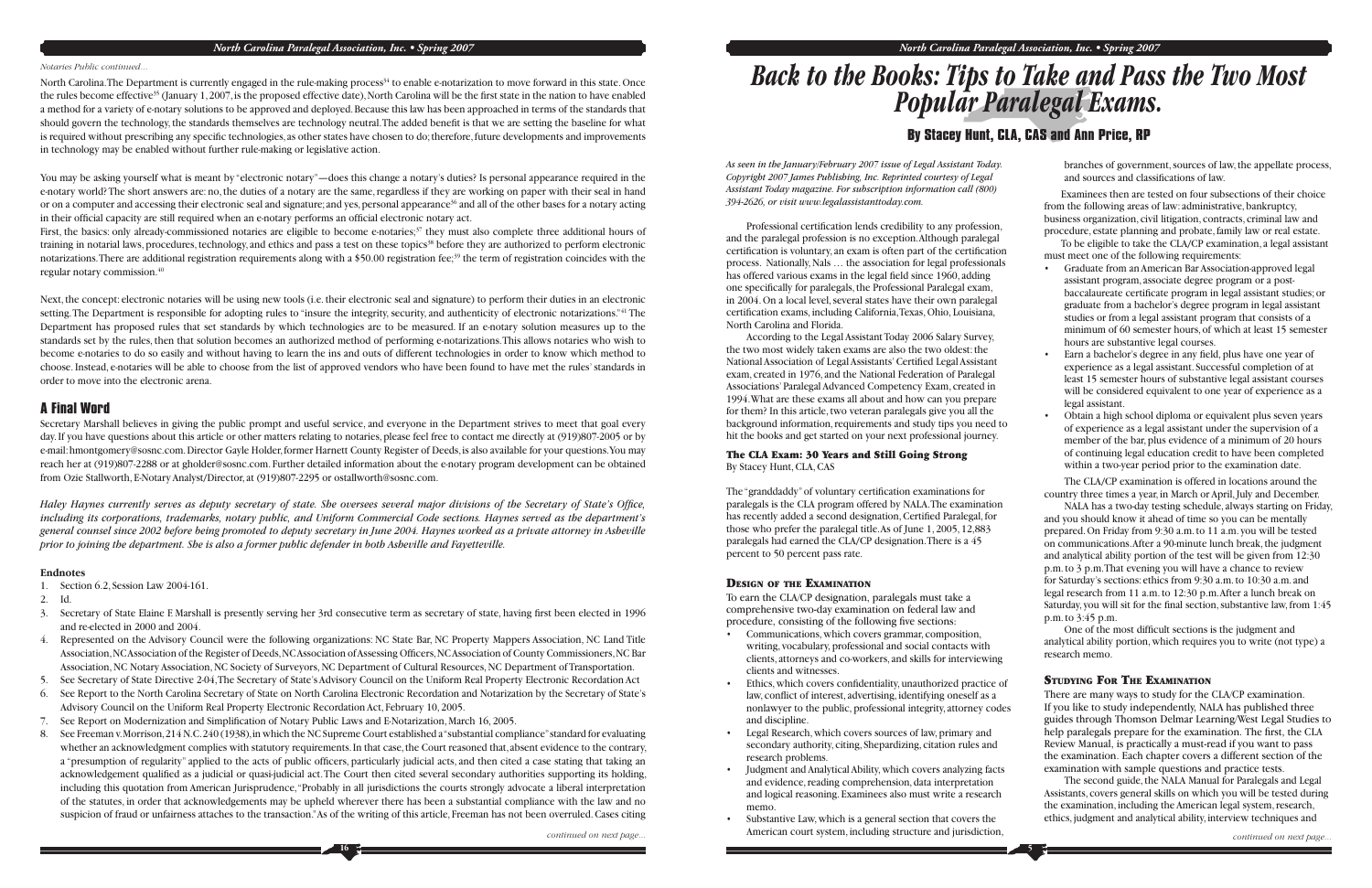other topics such as pretrial litigation skills, discovery and assisting at trial.

The guide book is the CLA Mock Examination and Study Guide, which consists of a two and a half hour mock examination. This guide is useful to help you find out where your strengths lie in the four substantive legal areas so you can sign up for those you are best in. The books can be ordered from the NALA Web site at www.nala.org. NALA also offers online self-study programs for eight different test areas. These are available 24 hours a day, seven days a week and can be taken at your own pace. The programs are available through NALA Campus (www.nalacampus.com).

NALA also offers live Web-based presentations of its Short Course programs through NALA Campus Live. The programs are interactive and participants are able to ask the instructors questions and discuss matters with other students. A telephone and a computer with high-speed Internet access are required. You can find more information at www.nalacampus.com.

If you would rather study with others, many state and local paralegal associations offer review programs for their members, or you also can form your own study group. Study groups usually meet once a week for three to four months before the examination, and they are a great way to keep up your enthusiasm and commitment.

Twice a year, NALA provides examination review programs. In October, the CLA Short Course is offered at a central location. (The October 2006 Short Course was taught in Denver.) The Short Course is a two and a half day program focusing on topics that you will be tested on during the examination. Every July at the NALA annual conference, the Essential Skills program is offered. The July 2007 Essential Skills program will be offered in New Orleans from July 11 to July 14.

Others find it provides a tremendous boost to their self-esteem and added prestige at their jobs.

#### CLE AFTER THE EXAM

Once you have earned your CLA or CP designation, congratulations, but the work doesn't stop here. To maintain your certification, you are required to complete 50 hours of CLE every five years. This must include at least five hours of legal ethics.

The resulting exam is neither state- nor practice-specific. Today, 11 years after its inception, there are more than 500 PACE Registered Paralegals in the United States. The most recent scoring run indicates a 63 percent pass rate.

There are many ways to earn these hours, including attending conferences, seminars and workshops, taking NALA Campus Live courses, researching and writing articles in legal publications, and teaching or passing a NALA Advanced Specialty course.

#### TAKING THE PLUNGE

PACE is not an entry-level certification exam. It's an exam of advanced competency with strict eligibility guidelines. Candidates must submit applications, supported by college transcripts and affidavits attesting to the nature and duration of substantive paralegal work experience. Candidates also must meet character requirements. An independent testing agency reviews applications to ensure eligibility.

Studying for the CLA/CP examination requires a large time commitment, and some expense for the study materials, the examination fee and travel to the examination site and lodging. Will all this time and effort be worth it? The results are mixed on compensation.

PACE candidates don't need to travel long distances or wait several months to take the exam. Approved candidates can schedule the location, date and time for their exam at their convenience, at any one of the more than 200 Prometric (formerly Thomsen Prometric and Sylvan Learning Centers) testing facilities. The convenience of the exam's availability is one factor distinguishing it from other certification exams.

NALA conducts a National Utilization and Compensation Study biannually. The results of the 2004 survey showed that average compensation for a non-CLA was \$45,651, while the average compensation for a CLA was  $$47,331$ . The figures reported in Legal Assistant Today's 14th Annual Salary Survey (see "Taking Off," March/April 2006 LAT) show an average salary of \$51,078 for all paralegals as compared to an average salary of \$45,108 for CLAs.

For some, the CLA designation has translated into additional compensation, but money alone is not the major draw for a lot of CLAs. Many report feelings of personal satisfaction and accomplishment after successful completion of the examination.

#### PACE REGISTERED PARALEGAL:

#### Recognizing Excellence In The Paralegal Profession By Ann Price, RP

A relative newcomer, PACE was created when delegates from the member associations of NFPA voted to develop a voluntary, advanced-level competency exam. PACE was designed to establish a national standard of paralegal excellence for experienced paralegals and to test critical thinking and problem-solving skills.

> • Enhancement of criminal penalties for a variety of notarial offenses, including making a person who knowingly solicits, coerces, or materially influences a notary to perform official misconduct an aider and abettor, therefore subject to the same level of punishment

PACE was created to provide a means for the general public and the legal community to evaluate paralegal expertise. If employers or clients see the designation "RP" after a paralegal's name, they know that the paralegal has risen to a national standard of excellence, competence and experience, and passed a demanding national certification examination that tests basic legal principles and ethics and their practical application.

#### EXAM ELIGIBILITY

**6**

(1) At the time the notarial act was performed and the notarial certificate was signed by the notary, the notary was lawfully commissioned, the notary's commission had neither expired nor been suspended, the notarial act was performed within the geographic limits of the notary's commission, and the notarial act was performed in accordance with the provision of this Chapter.

(2) If the notarial certificate is for an acknowledgment or the administration of an oath or affirmation, the person whose signature was notarized did not appear in the judgment of the notary to be incompetent, lacking in understanding of the nature and consequences of the transaction requiring the notarial act, or acting involuntarily, under duress, or undue influence.

(3) The notary was not prohibited from acting under G.S. 10B 20(c). Therefore, it is important the notaries remain mindful of their duties and roles regardless of whether or not the certificate they are using specifically recites the required elements.

To be eligible to take PACE, a candidate must have one of the following:

- a bachelor's degree in any area of study (institutionally accredited or ABA approved) and three years of substantive paralegal experience;
- a bachelor's degree (institutionally accredited or ABA approved) plus completion of a paralegal program (the paralegal program can be included in the bachelor's degree if applicable) and two years of substantive paralegal experience;
- an associate's degree in paralegal studies (institutionally accredited or ABA approved) and six years of substantive paralegal experience; or
- no degree and four years of substantive paralegal experience that must have been completed on or before Dec. 31, 2000 (grandfather clause).

The second practice tip is that the forms for various certificates provided in Sections 18, 19, 20, 21, and 22 of S.L. 2006-59 are non-exclusive and are meant to supplement, not replace, those that are already prescribed by other state laws. Section 18 of S.L. 2006-59 specifically states that notarial certificates are sufficient and shall be accepted if they are substantially in the form set out in Chapter  $10B<sup>32</sup>$  or if they are substantially in a form otherwise prescribed by the laws of this State.33

My final practice tip to all attorney/notaries out there: consider taking a notary public course offered through your local community college. Due to licensure by the NC State Bar, we are exempted from taking such a course before becoming commissioned as a notary. However, taking one of these classes will serve to give you training in an area of law that many of us only come into contact with incidentally or indirectly. We have had attorneys tell us that taking the notary course was one of the most useful courses they had taken to improve their understanding of an everyday part of their practice. E-Notaries: The Next Generation

For NFPA members, the exam costs \$225 plus a \$25 application fee. For non-NFPA members, the exam costs \$250 plus a \$75 application fee.

Most of the exam fee covers the costs to administer the exam. NFPA procedures require that half of any profits are directed to the Foundation for the Advancement of the Paralegal Profession,

**15**

#### **The Final Result**

The newly revised Chapter 10B now contains the following:

- - speak, write, and read English; $13$
- Clarification of grounds for denying a notary commission;<sup>14</sup>
- 
- Maximum fee for performing a notarial act increased to \$5.00 per signature;<sup>17</sup>
- unable to sign or make a mark; $18$
- Clarification of the requirement that a notary sign by hand in ink (i.e. no facsimile or signature stamps);<sup>19</sup>
- Clarification of grounds or situations in which a notary is prohibited from notarizing an instrument; $^{20}$
- Clarification and simplification of various acknowledgment forms;<sup>21</sup>
- 
- as the notary performing the misconduct;<sup>23</sup>
- notarial acts, absent evidence of fraud or knowing and deliberate violation of Chapter 10B by the notary;<sup>24</sup>
- Addition of a precautionary curative provision for all notarial acts performed before October 1, 2006.<sup>25</sup>

• Clarifi cation of the proper procedure for acknowledging a person's mark and for acknowledging an instrument for a person who is

Clarification of process for a notary change of status (i.e. change of name, address, county, and resignation of commission);<sup>22</sup>

• Clarifi cation in statutory form that the "presumption of regularity" created by the doctrine of substantial compliance shall apply to all

There are a few items worth a special mention to all notaries. The first is that, even though the non-exclusive statutory forms provided in the amended N.C.G.S.A7 10B-41,<sup>26</sup> 42,<sup>27</sup> 42.1,<sup>28</sup>, and 43<sup>29</sup> are quite simple, those forms do not change the notary's role and duties when performing an official act. N.C.G.S. A7 10B-40 clearly states that, regardless of whether it is stated in the certificate, the notary is certifying to all of the requirements of an official act, $30$  including the following by virtue of the now-amended N.C.G.S.A7 10B-40(a2), $31$  which reads as follows:

#### **Practice Tips**

I would be remiss if I did not take this opportunity to inform my colleagues about the exciting developments surrounding e-notarization in

• An extensive definition listing—some revised and some new for clarification of the statutes;<sup>12</sup>

• Additional requirements for qualification to become a notary, including proof of legal residency in the United States, and the ability to

• Clarification and enhancement of educational requirements for commissioning of non-attorneys, including six hours of classroom instruction within three months preceding application,<sup>15</sup> passage of a mandatory test with a score of 80% or better for initial and reappointment applicants (excepting licensed members of the North Carolina Bar and certain other long-time notaries<sup>16</sup>);

*Notaries Public continued...*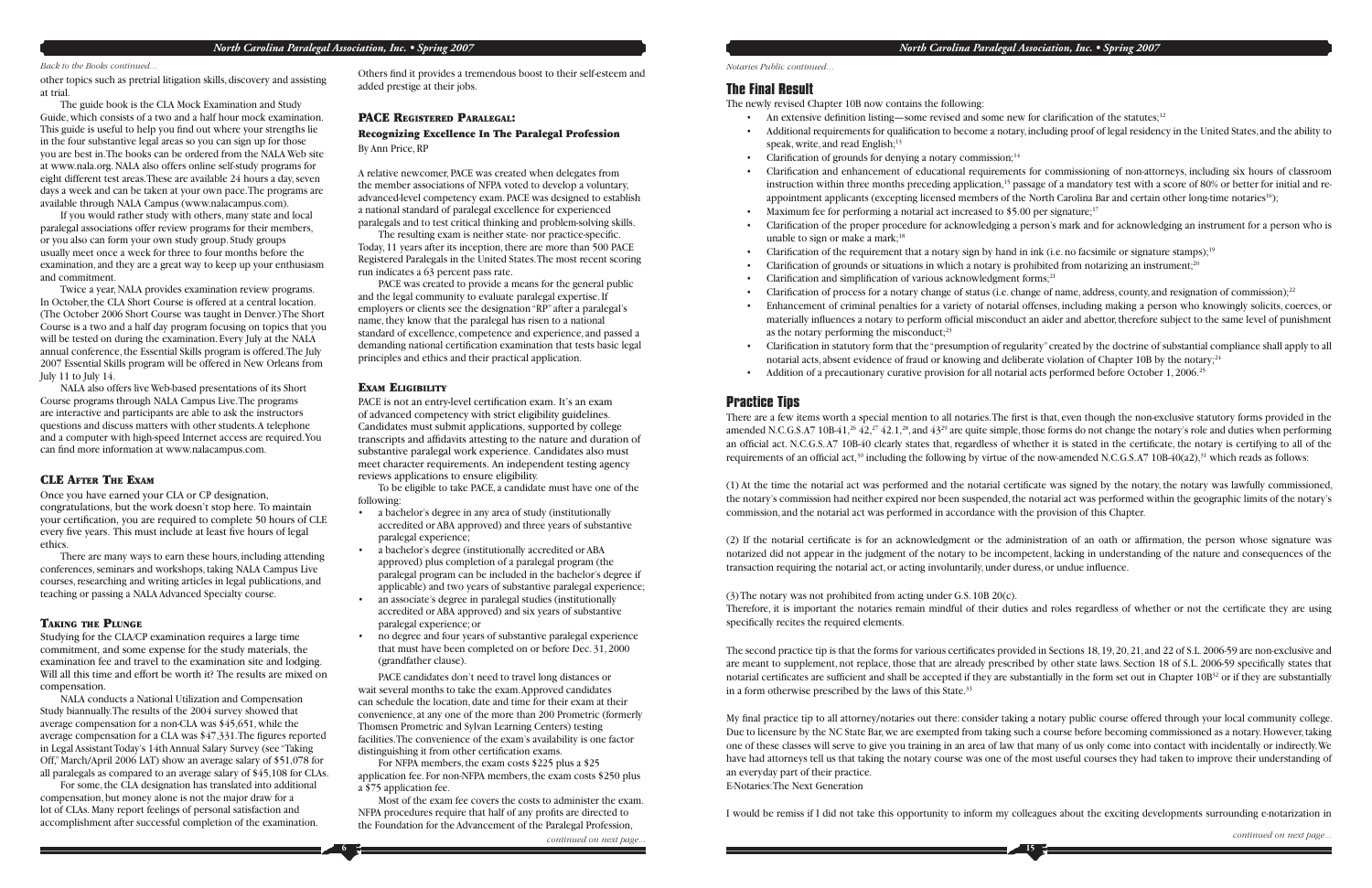If you had asked me before I joined the NC Secretary of State's staff about the importance of notaries public to society, I would have answered out of ignorance: "They serve to witness signatures—what's the big deal?" Now I know better. Notaries public are state-appointed officials who play a vitally important role in the deterrence of fraud by requiring that signers of legal documents be positively identified, as well as making sure the signer is signing knowingly and willingly. No technology can take the place of an impartial and unbiased individual identifying another person. In short, the notary is often the first, and sometimes best, line of defense against fraud in this age of increasing identity theft.

*This article was originally published in the Winter 2006 (Vol. 11, No. 4) edition of the North Carolina State Bar Journal.*

At the direction of the General Assembly, the Department of the Secretary of State (hereinafter, the "Department") studied Chapter 10A in order to modernize and to improve the laws concerning Notaries Public.<sup>1</sup> Additionally, the Department was directed to study the appropriate method for authorizing e-notarization.<sup>2</sup> The Department undertook the General Assembly's mandate in two parts. First, for the "regular" notary act, in February 2005 the Department published for comment a re-draft of Chapter 10A based upon our extensive experience in commissioning and regulating approximately 168,000 notaries. Secondly, for the e-notary and e-recording portion, Secretary of State Elaine F. Marshall3 convened an advisory council of stakeholders<sup>4</sup> in order to provide recommendations to her for transmittal to the General Assembly regarding the appropriate mechanism for enabling e-notarization and e-recording.<sup>5</sup>

Recent enactments by the General Assembly include Session Law 2005-391, creating a new Chapter 10B in the General Statutes, and Session Law 2006-59, which further revises Chapter 10B. These laws serve to provide clear guidance to notaries regarding the standards to which they must conform. Plus, the changes still allow third parties to rely on notarizations for conducting their business even in the event of a technical defect within a notarization.

Additionally, S.L. 2005-391 took the steps necessary to enable electronic notarization (hereinafter "e-notarization") and electronic recording (hereinafter "e-recording"). As a result, North Carolina is positioned to be the first state to enjoy widespread adoption of both e-notarization and e-recording, further enhancing our financial and business communities' competitive edge in the global economy. Chapter 10B: The Creation

After the dust settled from the 2005 Session, concerns were raised about various unintended consequences from the new Chapter 10B. Among those concerns were: whether the repeal of Chapter 10A had any effect on the long-established common law concept of compliance"; 8 whether the Chapter's new acknowledgment forms, which were intended to serve as "universal" forms, confused the issue of legal requirements of a notary's acknowledgment. To their credit, the drafters of the acknowledgments went back to the drawing board to re-work the acknowledgement forms in a fashion that would meet the intended goal of providing easily-used universal acknowledgment forms in North Carolina statutory law. The results of their efforts now exist in the recently-amended Chapter 10B,<sup>9</sup> set to take effect on October 1, 2006. Legislative research staff were instrumental in teasing out and separating within the notary law two equally important concepts: (1) the authority of the Secretary to effectively regulate the conduct of notaries public in order to accomplish the underlying goals of the notary laws,<sup>10</sup> and (2) the ability of third parties to rely on notarizations in the event of technical defects in a notarization. An example of this differentiation within the law can be seen in N.C.G.S. A7 10B-37: "Seal Image" which provides that the failure of a notary's seal to conform to statutory requirements is a matter for which a notary may be disciplined but "failure of a notarial seal to comply with the requirements of this section shall not affect the sufficiency, validity, or enforceability of the notarial certificate."<sup>11</sup>

After numerous meetings and vigorous public policy discussions, the Advisory Council on Uniform Real Property Electronic Recordation Act (hereinafter "URPERA") and E-Notarization provided its recommendations to Secretary Marshall.6

an independent nonprofit foundation created to promote the paralegal profession. Although created by NFPA, the Foundation is separate from NFPA with its own independent board of directors.

#### EXAM MAKEUP

The Secretary reported to the General Assembly at the beginning of the 2005 Session.7 Throughout the 2005 Session, the North Carolina Bar Association's Real Property Section, the North Carolina Bankers' Association, the North Carolina Land Title Association, the North Carolina Register of Deeds' Association, and the Department, as well as a number of other organizations, continued to work on the mutually shared goal of providing an improved regular notary act and enabling e-notarization and e-recording in North Carolina. It was through the significant efforts by the leadership of all of these organizations to reach a common agreement on the text of the entire bill that this goal became reality with the passage of Senate Bill 671. On August 24, 2005, the General Assembly overwhelmingly approved this legislation, creating the new Chapter 10B, Notaries.

Study groups don't work for all paralegals. Many find it impossible to study any other way but individually. Recognizing that study groups are not an option for many paralegals, NFPA partnered with the American Institute for Paralegal Studies to offer a seven-week, online study course for PACE. This review course includes mentoring, discussions, homework assignments and online lectures, and ultimately provides a structured form of study. It also encourages a disciplined approach to study that many paralegals find difficult to maintain if they study on their own. The online course is available to anyone with an Internet connection and can be accessed any time. Many RPs credit the course for their success on the exam. The review course is offered several times a year, and more information is available at www.paralegals.org/ displaycommon.cfm?an=1&subarticlenbr=125.

The single most important resource a PACE candidate can take into the test facility is the desire to become an RP. Making the commitment to take PACE is not something to be taken lightly or forced on anyone. The exam is voluntary, and candidates must be in the proper frame of mind to succeed. They must be confident of their skills and knowledge, but shouldn't approach the exam in an overconfident manner either.

# *Notaries Public—What's the Big Deal? And the New Chapter 10B of the General Statutes* **By Haley Haynes**

**7**

- Career paralegals want to validate their expertise by taking a nationally recognized certification exam;
- In the absence of regulation, or with regulation on the horizon, paralegals want to establish their own identifiable standards of professional excellence;
- National certification provides a sense of professional accomplishment;
- Certified paralegals can gain recognition and respect from peers;
- Certified paralegals can enhance their marketability and stand apart from the rest of the uncertified paralegal workforce; and

PACE consists of 200 multiple-choice questions. Candidates have up to four hours to complete the exam, although most finish within two hours. PACE is computer based and taken under controlled testing conditions at a Prometric testing facility. Prometric centers are located in most major cities in the United States. They are accessible, and many large cities have multiple locations. Candidates are not allowed to take any personal items into the testing room, and examinations are videotaped to ensure there isn't any wrongdoing. Preliminary test results are provided within minutes of completing the exam, although they will not be official until the test scores are validated in June and December of each year. The validation process includes a detailed review to analyze trends and identify potentially troublesome questions. One must know legal principles and have experience to succeed on PACE.

Areas that are tested throughout the exam include:

- administration of client legal matters;
- development of client legal matters;
- factual and legal research;
- factual and legal writing;
- office administration:
- ethics;
- technology; and
- terminology.

A paralegal meeting the minimum criteria for the exam should be able to use logical thought processes, elimination of incorrect answers and their expertise in the basic legal principles to correctly answer the test questions.

#### STUDY AIDS

NFPA has developed many study tools to assist candidates preparing for the exam. Even an experienced candidate should thoroughly review the PACE Study Manual published by NFPA (available at www.paralegals.org) prior to taking the exam. Each chapter includes sample test questions with detailed explanations of the logical process to deduce the correct response.

Examinees also should review other sources, including paralegal textbooks, seminar materials, flash cards and bar charts for law students, and paralegal journals such as The National Paralegal Reporter and Legal Assistant Today. In addition, NFPA offers a 50-question online practice exam that simulates test conditions.

NFPA encourages candidates to participate in a study group if possible. Study groups are organized at the local level, although NFPA can assist by providing sample guidelines, a sample syllabus and other information to help the study groups prepare for the exam. Study groups can be as formal or informal as the participants want. NFPA recommends that study groups meet at least once a week and follow the suggested syllabus over a seven- to eightweek period, although they can meet more often or less often. The group can be taught by members taking turns on the various study areas, or the group leader can solicit speakers from the legal community.

NFPA also encourages local member associations to designate

an individual as a PACE Ambassador. The local PACE Ambassador can be an invaluable resource in linking candidates to RPs in their local areas, mentoring candidates, offering review courses and facilitating study groups. Many local PACE Ambassadors have developed their own study tools. For example, the National Capital Area Paralegal Association in Washington, D.C., has compiled notebooks of additional study materials, notes from prior study groups, articles from legal publications and more to help candidates prepare for the exam. Also, NCAPA has developed flash cards for legal terminology. Each association maintains its own resource materials in addition to the Study Manual. If you are not a member of a local paralegal association and would like to contact a PACE Ambassador in your area, you can contact NFPA headquarters at info@paralegals.org or (425) 967-0045.

#### AFTER THE EXAM

RPs must meet CLE requirements, which include ethics training, to maintain their certification. RPs must renew their certification every two years and provide evidence of at least 12 hours of CLE (approved by the CLE coordinator on a case-by-case basis unless the CLE credits were obtained from a previously approved provider, e.g., bar associations, colleges and universities, etc.). At least one hour of CLE must be in ethics.

#### MAKING THE COMMITMENT

Why should a paralegal take PACE? The reasons are as varied as the 500 plus RPs who have passed the exam to date, but they generally fall into the following categories:

#### *Back to the Books continued...*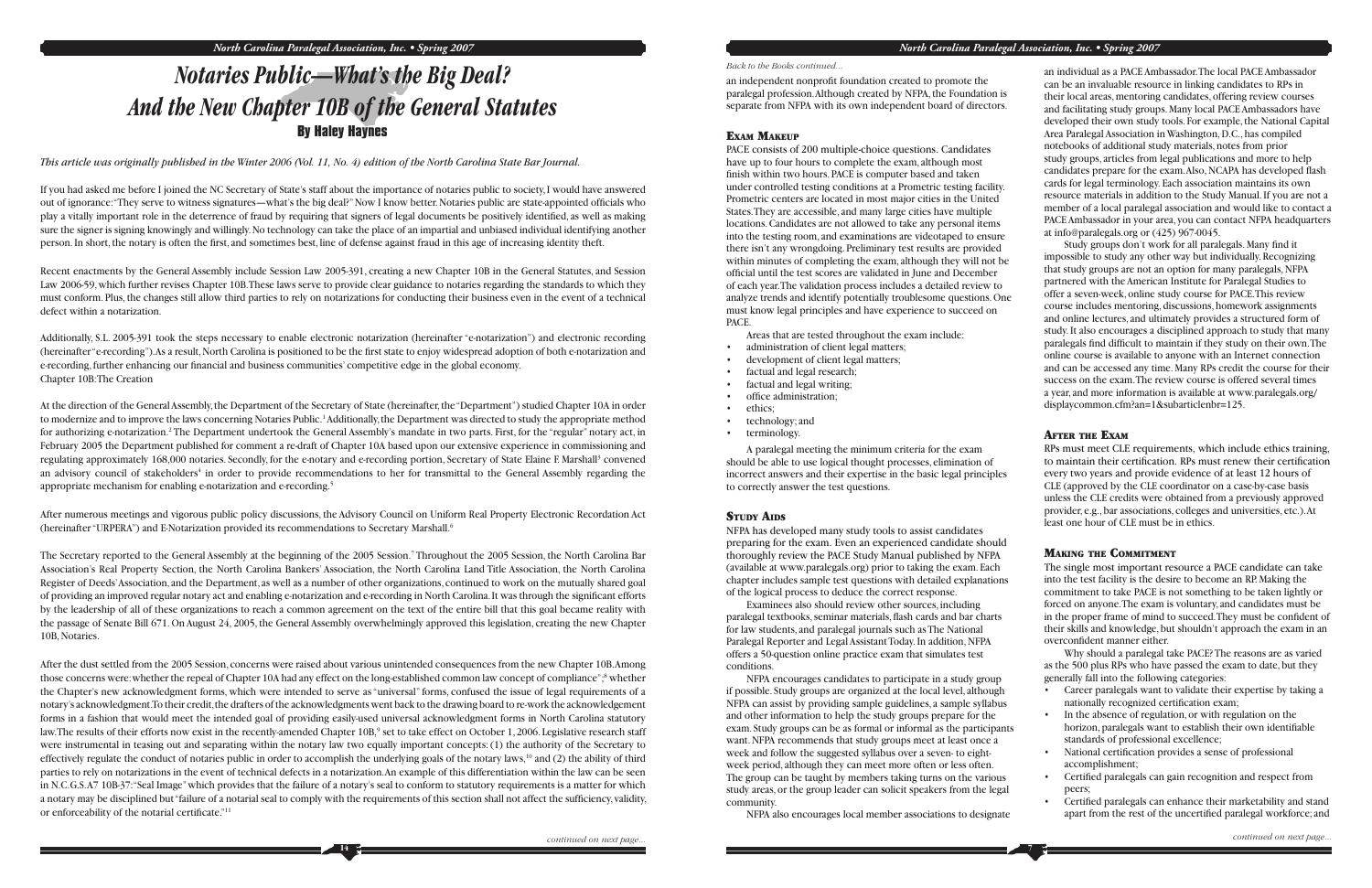#### *North Carolina Paralegal Association, Inc. • Spring 2007*

• Some employers offer higher salary levels or bonuses for certifi cation.

Paralegals who face their fears and pass the exam gain a huge sense of professional pride and accomplishment. They are authorized to use the trademarked phrase "PACE Registered Paralegal" or "RP." Some RPs enjoy increased pay, promotions or new job opportunities. Some find themselves in positions of additional responsibility within their place of employment and take on leadership roles within the paralegal community. At a minimum, many new RPs note the increased peer recognition that comes almost instantly with the announcement of their certification.

There are many reasons why a paralegal might not want to take PACE, and indeed it's not an exam for everyone. Many candidates don't meet the education and experience criteria, or another national certification exam might be better suited to their background. Some paralegals might worry about how to fit studying for the exam into their schedule or be unsure of how exactly to study for the exam. And some paralegals resist taking the exam simply because of the fear of failure. No one, especially an experienced paralegal, likes to face the possibility of not passing a national competency exam. If you are a paralegal who is eligible for the exam but have some of these concerns, contact me or any future vice president and director of PACE at VPDP@paralegals. org. We might be able to help you work around some of these obstacles.

you want to become certified. Having a positive attitude is as critical to passing this exam as work experience and study. There are many resources to help prepare for the exam. With proper preparation and the right motivation, it's possible to pass PACE. For more information about PACE, please visit the NFPA Web site at www.paralegals.org and click on "PACE/RP."

When it comes to test time, if possible, find a place to stay near the exam site the night before the exam so you don't have to rush in on the morning of the test. Allow yourself the luxury of being able to do some last minute review the night before without staying up late.

- Take vacation time the week before the test to prepare.
- Transcribe handwritten notes from study group classes and create flash cards for quick and easy review.
- Study a little at a time and don't focus on the whole exam.
- Be prepared physically as well as mentally by getting plenty of sleep before the exam and eating well.  $\blacklozenge$

**Certified Members continued...** 

One of the most important reasons to become an RP is that

*Back to the Books continued...*

Ethics Corner **Therese A. Morin, NCCP**

**8**

#### SIDE BAR

*Exam Tips* By Stacey Hunt, CLA, CAS

How to raise the issue with the lawyer is a difficult question. One thing a paralegal can do is tell the lawyer that she is "concerned" and suggest that the lawyer contact the State Bar for an opinion on his conduct. That way, the paralegal is not telling the lawyer that what he is doing is improper.

 It should be noted that Ms. Mine, in her response, was not commenting on the conduct of a specific attorney.

 Please contact the Ethics Committee Chairperson with any questions and/or comments at tam@vernonlaw.com or write at P.O. Drawer 2958, Burlington, NC 27216. ♦



#### *Here are some additional recommendations:*

 One of our members submitted the following question: "Is it ethical for attorneys to bill clients for the attorney's time (at the attorney's billing rate) for work completed by paralegals? If not, what is the appropriate way for paralegals and other staff to address this issue when it happens?"

 The question was presented to Alice Mine of the NC State Bar who responded as follows:

There is no ethics opinion on point. However, a lawyer has a duty to deal honestly with clients and to comply with the fee agreement with the client. See RPC 190 (on billing for reused work product): 'Implicit in an agreement with a client to bill at an hourly rate for hours expended on the client's behalf is the understanding that for each hour of work billed to the client, an hour's worth of work was actually performed.' If the fee agreement provides that the lawyer's work will be

billed at \$X per hour and the paralegal's work will be billed at \$Y per hour, the lawyer must comply with this billing arrangement or seek the client's agreement to modify the fee arrangement.

**13**

Debra M. RichElizabeth H. Richardson April N. Ritter Beth J. Robertson Sharon G. Robertson Ann C. Rogers Melisa D. RollinsPam T. RossBetty-Lou Rosser Connie RoweAngela E. Roy Joy Rubenstein Bonnie T. Ruffin Trudy Rutherford Melissa A. Rutledge Pauline Marie SaleKathryn M. Samuelson April V. Sansom Melissa SaulsRita J. Scott Vickie L. SetzerVicki L. Sgro Keith S. Shannon Jennifer J. Sharpe Valerie R. Shaw

Susan M. ShawChristine Shedrow Patricia M. SilerShelli L. SimontacchiMarcia L. SiudaTeresa N. Smith Yolanda Nicole SmithBelinda M. SmithKathy J. Smith Judy L. Smith Denise S. SmithMeredith A. Soetermans Tina S. Spears Donna Hicks Spencer Teresa A. Stacey Elizabeth A. Stallings Kathleen L. Stehle Lynn F. Stevens Helen B. StewartCatherine L. StewartJune O. Stewart-Sansom Melissa Stockley Jones Jennifer Story Sandra R. Strickland Tracy H. Stroud

Joan Ellen Such Melody K. Suggs Jo Ann C. Summerlin Kaye H. Summers Gina Y. SurrattDawn H. Sutton Mariann Swoyer Allyson L. H. Sylvia Susan J. Talbert Diane Tally Rebekah Daylor Murchison Taylor Denise P. Tedescucci Abbie H. ThomasMichelle L. Thompson Dianne Tillis Kelly Collins Troy Sandra E. Turner Amy L. Turner Michele A. TuttleSusan D. Umberger Jennifer L. Vaden Alison R. Van Dyke Elizabeth R. Vance Elizabeth E. Vasques

Sherry G. Vaughan Mary P. Wachob Cara V. Wagoner Jane Walker-Payne Tammy L. Wallace Carrie Johnson Walters Simone C. Walton-Cato Joyce Ward Grace WardSherry L. Watson Peggy J. Watson Judy Weeks Jo Ann S. White Ann Marie WiertelVickie A. Wiggins Olga J. Williams Elizabeth B. Wilson Betty P. Wood L. Dianne C. WoodsKelly N. Yarbrough Lisa M. Young Elizabeth D. Young Annette T. Younger Mark A. Zuboff

t **Document**

**ATechnologies,** our highly motivated ofessionals service our customers' needs with the best availableproducts and process innovations. Our superior services will allow you to focus on your core business and stay ahead of the competition.

Our services include Legal Document Services, Business Document Services, Facilities Management Services, and Imaging & Internet Services.

Our **Legal Document Services** division furnishes document preparation and reprographics services to law firms and corporate legal departments across America.

Our **Business Document Services** division provides comprehensive off-site document preparation, production, binding, and fulfillment services to the business market.

Our **Facilities Management** division provides people, equipment, supplies and processes to deliver customized onsite document solutions to meet our customers' non-core back office needs. We leverage our management's years of industry expertise and the company's national buying power for the benefit of our clients, enabling us to provide the highest-caliber of supportservices at fair prices.

Our **Imaging & Internet Services** division provides comprehensive document capturing services, including: document preparation, scanning, Bates numbering, coding & indexing, OCR conversion, blowback printing, output to a variety of media, web access to images, integration with existing databases, and long-term storage & retrieval.



**Visit us on the web at www.dtiglobal.com**

| <b>CHARLOTTE</b> |    |
|------------------|----|
| 704.342.1020     |    |
| <b>RALEIGH</b>   | 41 |
| 919.821.7411     |    |

#### **DOCUMENTTECHNOLOGIES, INC.**

**America's fastest growing document outsourcing company**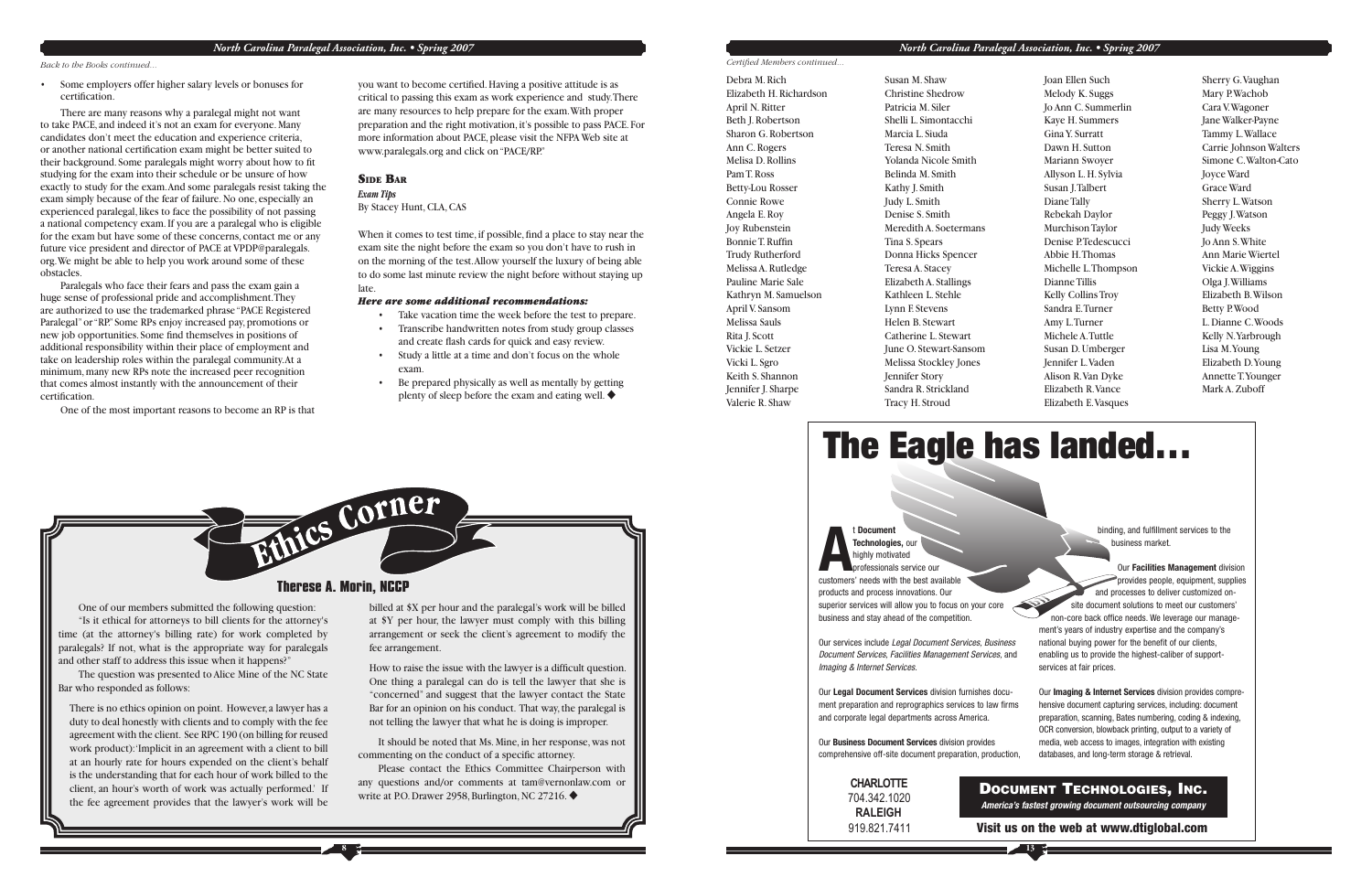## *NCPA would like to congratulate the following members who have been certified by the North Carolina Board of Paralegal Certification as of January 31, 2007:*

Erin E. AlfaroSharon G. Angel Robyne Hill Arrington Jan Everhart Angela Baker Vickie A. Barley Kathy I. Barley Marilyn S. Bartlett Carol J. Bauknecht Elizabeth M. BaumannJolene Beaty Helen R. BellChristy Hall Benson Blanche S. Berkowitz Christine J. Berrier Lori Knight Berry Susan Black Leslee N. Black Patsy Anne Blackburn Carolyn V. Blanchard Diane Bobal Debbie L. Bogess Christine Garvin Bolyard Patty L. Bondurant Barbara A. Booker Thomas James S. Borges Jennifer Roediger Boucher Barbara M. Bowker Tracy Bowling Kathryn L. Boyd Kimberly C. Braswell Laura C. BraswellCaroline A. Brock Gretta L. BrownShelley K. Burke Lisa T. Burns Oksana Buynitzky Ann Morgan Cantrell Lisa E. Carmichael Heather M. Carpenter Joyce E. Carpenter Shirley C. Carter Sandra G. CarterHeather Burdine CarusoMichelle L. Ceely Jennie Chandler Jennifer L. Chilton Patricia F. Clapper Tiffany Driver Clark Louann A. Clarke Rachel M. ClarkeDarlene W. Cobb Brenda C. Cole

Nesha L. ColemanAdell M. Collier Karen E. CookLisa Cornatzer Camilla B. CoverRobin M. Crayton Betsy Crittenden Rachel D. Debty Michelle D. Digsby Eileen S. Dunlap Jean P. Durham Glynis R. Edmonds Rhonda W. Edwards Camille F. EdwardsPhoebe P. Elliot Angela S. Elliot Stephanie Elliot-Park Dennis Embo Sandy J. Emerine Cindy Shay Emswiler Karen F. England Kimberly R. Eshleman Tara G. Eudy William Everhart Jessica Carol Fann Kelly M. Fesperman Donna K. Fickenworth Penny Spence Flake Jean T. Fleming Susan S. Floyd Susan L. Foltz Francis X. Forde, Jr. Sylvia A. Forsyth Darlene C. FosterAlison E. Foster Cindy Frye Cheryl W. Garcia Wanda K. GatlinBethanie Holland Gauntt Lisa M. Gray Julie A. Gelnaw Carla Frances Gibson Kristal L. GlascoNancy Glasgow Sarah L. G. SwansonRobin L. Goins Margaret F. Goldston Leigh M. Goodin Ruth H. Goodman Susan E. Gray Gayle D. Green Mitzi C. Hall Nancy J. Hardin

#### Kaye H. Summers, CLA, NCCP for the Office of President

#### Patricia F. Clapper, ACP, NCCP *for the Office of First Vice President*

#### **Declaration of Candidacy for the Office of President**

Mary B. Hardy Martha A. Harmon Jane A. Harris Jane L. Harrison Georgie A. Hartman Susan R. Hayes Laneisha C. Hayes Victoria L. Helms Selene C. Hendricks Cynthia N. Herring Melinda R. Hess Susan S. Heusinger Judy M. Hill Robin Smith Hill Melissa Hooker Myra Howell Laura Cloninger Hughes Cheryl N. Hughes Sarah C. Hutchins Nichole D. Hutchins Jennifer L. Iaquinto Theresa Terry Irvin Staphanie Ivans Lauren B. Jacuzio Tracy Johnson Mary N. R. Johnson Jo Ella Johnson Lisa Johnson Patricia A. Johnson Beverly H. Johnston Wendy W. Jones Pamela A. Jones Beverly S. Jones Helen B. Jordan Kathy Justice Susan KasekVictoria B. Kern Nancy Lee Kerr Beverly G. King Heather D. Kinrade Vicki G. Kirby Cynthia S. Klenke Celeste Konicky Debra A. LeachTami C. LewisKaren P. Lewis Sherian A. Liles Paula Lovitt Jann G. Lund Brenda Lynam Carren Mackiewicz Sarah A. Maha Sharon B. Malburg

My name is **Kaye H. Summers.** I have worked as a paralegal in Durham since 1985. For the last 10 years, I have been a paralegal with Pulley, Watson, King & Lischer, P.A. in Durham, North Carolina. I work with Managing Partner Malvern King and Dieter Mauch on all types of commercial transactions, commercial litigation cases, and personal injury litigation cases. I earned my CLA designation from National Association of Legal Assistants (NALA) in 2001, and my NCCP designation in 2005. I am a member of the North Carolina Paralegal Association, and am currently serving as Registration Chair. I am also a member of the Legal Assistants Division ("LAD") of the North Carolina Bar Association ("NCBA") and serve as LAD Liaison for the General Practice Solo and Small Firm Section, a position I have held since 1999. I am currently serving as the Chair of the Utilization Committee for LAD, and produced a brochure entitled *PARALEGALS: An Asset To Your Team, An Overview of Paralegal Services.* I have been a member of the National Association of Legal Assistants since 2001. I am currently serving on the Advisory Board for the paralegal program at Durham Technical Community College. My article *Surviving the Incapacitation of Your Employer,* an article inspired by my work with the Rich Harris Committee, was published in the February 2004 edition of *Facts & Findings,* the national publication of NALA; the Spring 2004 edition of the *NCPA FORUM*; and the April 2004 edition of *TALA News,* a publication of the Toledo Association of Legal Assistants in Toledo, Ohio. I have enjoyed all of the various positions that I have held in the past with NCPA. Through my

My name is **Patricia F. Clapper, ACP, NCCP** - most of you know me as Patti, and I am running for the office of First Vice President.

Nancy R. Mallet Stacy Mangum Brenda J. Mareski Linda Lee Marion Deborah A. MartinezFrances A. Martti Amy L. Maruschock Angela B. Maynard Martha E. McMillan Janet McPherson Katie Mason McVeety Donna Parker MeadowsStephanie Medlin Lisa M. Micol Tracy D. Millsaps Tricia A. MillwardMartha W. MooreAmy D. Moore Marilyn Moran Tanya A. Morand Diane N. Morgan Therese A. Morin Frances MorrisT. Diane Mowrer Elizabeth Macklen Narron M. Ann Necessary Annie E. NelsonRegina H. Newsome Vickie C. NorrisStacy Olson Kaye L. Orander Katrina Ransom OwenMichelle M. ParkerElizabeth K. ParkerKristin M. Parrott Anne H. PattersonDarlene M. Patz Kimberly C. Pellicone Kathy C. Pilkington Loretta M. Plitnick Morag A. Polaski Cynthia M. Preas Allison Prendergast Caroll P. PrevetteLinda C. PriceSharon E. Price Jan Proctor Mara E. Purcell Sharon M. Queen Wayne Quick Christine R. Reeves Richard H. Reich Bernice J. Revelle

*continued on next page...*





**9**

# *Meet The Candidates*

Ballots will be cast at the Annual Membership Meeting on March 23, 2007 at 3:30 p.m. at the Sheraton New Bern Hotel & Marina in New Bern, NC.

The following recommendations for District Directors were received:

#### *Two Year Term - District II:*  Tiffany D. Clark, NCCP

*Two Year Term – District VIII:* Amy D. Moore, CP, NCCP

> My name is **Tiffany Clark** and I am running for the position of District II Director for the 2007-2008 membership year. I am a paralegal for Dionne Loy Fortner of Woodruff, Reece & Fortner in Smithfield, North Carolina. I have worked with Dionne Fortner, a Board Certified Specialist in Family Law, since June 2002, and have assisted her with all cases pertaining to family law, including separation/divorce issues, child custody, child support and adoptions. I have also prepared and assisted in the execution of Wills and Power of Attorneys. Prior to coming to work with Dionne Fortner, I worked for the law firm formerly known as Atkins & Stephenson in Raleigh, which also specialized in family law. I joined NCPA approximately three years ago and have learned a great deal about the paralegal profession since joining by attending various seminars and continuing education classes. In addition to being a member of NCPA, I am also a member of the Legal Assistants Division of the North Carolina State Bar, and I received recognition as a North Carolina State Bar Certified Paralegal in September of 2005.

Pursuant to Standing Rule VIII(C)(7)((c)) they will be declared Directors by acclamation of the Board at the March meeting.

> I am excited about this opportunity and would be honored to serve as your District II Director for this upcoming year.  $\blacklozenge$

> involvement with NCPA, I have gained a great deal of knowledge in the various areas of law in which I have experience, and NCPA has also given me the confidence to believe in myself as a paralegal. NCPA is truly an extraordinary association and I look forward to serving as your President for the year 2007 and 2008.

#### **Declaration of Candidacy for the Offi ce of First Vice President**

 I graduated with honors from Central Carolina Community College in 1993 with my Associates Degree in Paralegal Technology. I have been working at Levine & Stewart in Chapel Hill since 1995. Levine & Stewart is a general practice, so I have experience in a lot of different areas. I also serve on the Paralegal Curriculum Advisory Board at CCCC. I obtained my CLA designation in 1996 and my APC designation in litigation in 2004. I obtained my NCCP in 2006.

 I have been a member of NCPA since 1996, serving as the Senior Editor of the FORUM, as Treasurer, as Technology Chair, and most recently as District II Director and Annual Seminar Co-Chair. I believe my experience in working with the Annual Seminar the last two years will be invaluable to me in serving as NCPA's First Vice President.

 Over the last 10 years, I have made many new friends within NCPA and have come to learn how invaluable membership in such a wonderful association can be. I hope to share that message with others and look forward to serving NCPA's members as First Vice President.

#### **Candidate for District II Director**

 On a personal note, I have been married for four and one-half years and we are expecting a baby girl on March 14, 2007.



\*\*\*\*  $2008$  year is presented for your consideration. Nominations were received for the following officer positions: